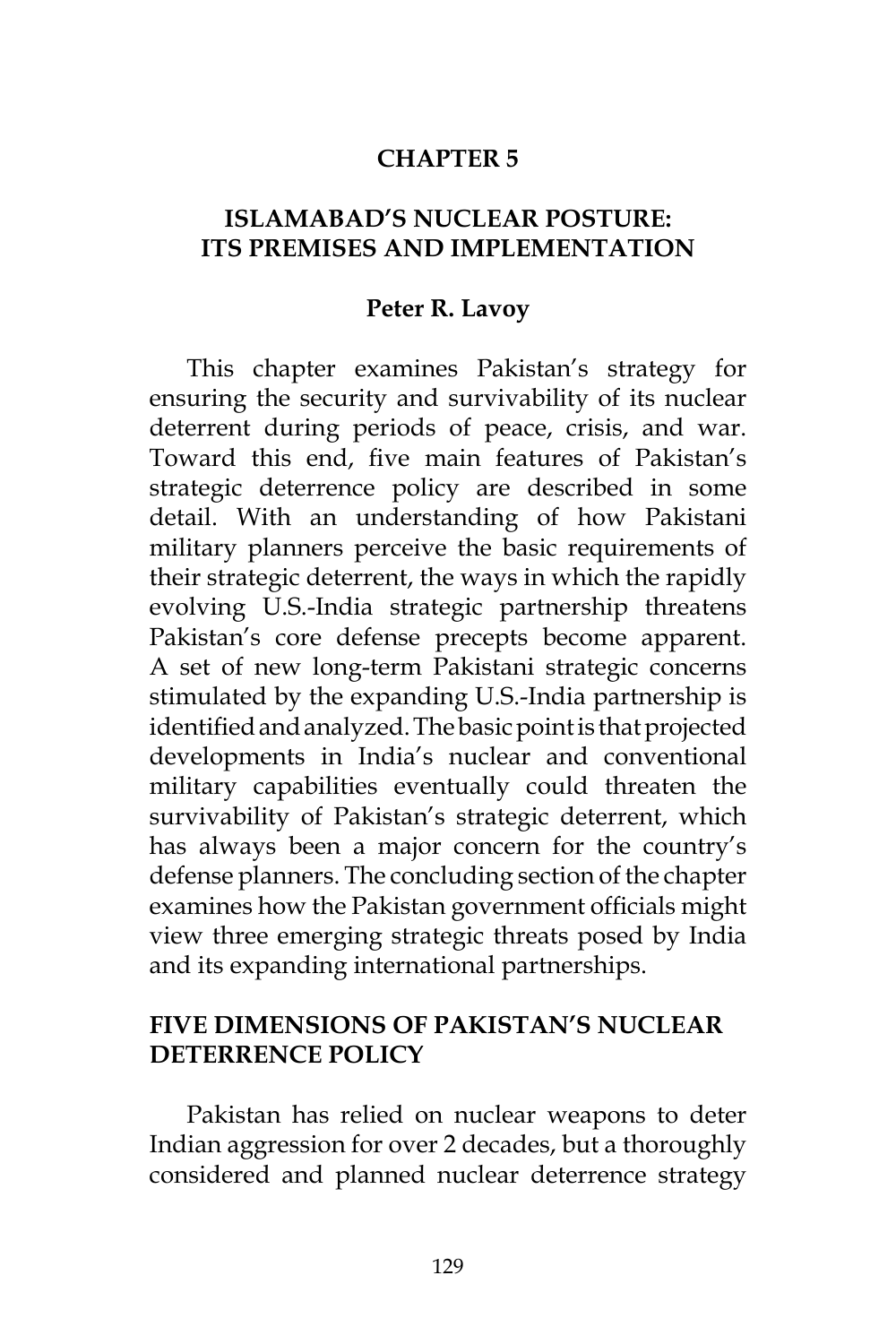took shape only after the country conducted its first nuclear explosive tests in May 1998—a development that was prompted suddenly and unexpectedly by India's surprise nuclear test series earlier that month. Before then, nuclear weapons had not been integrated into Pakistani military plans, the armed forces had no nuclear employment doctrine to speak of, and command and control over the nuclear arsenal and delivery systems was only vaguely defined and loosely organized.1 Even after the 1998 nuclear tests, Pakistani defense planners gradually recognized that premising national security on nuclear weapons required a multitude of new undertakings related to doctrine, command and control, force structure, delivery systems, and the vetting and training of specialized personnel assigned to various strategic force responsibilities.

Pakistan's efforts to establish an effective nuclear force posture, strategic organization, use doctrine, deterrence strategy, and command and control system were severely complicated, but also ultimately facilitated, by three serious crises that occurred in the past 5 years: (1) the forced reorientation of Pakistan's foreign and defense policies after the September 11, 2001 (9/11) terrorist attacks against the United States and the subsequent U.S.-led war on terrorism; (2) the 2001-02 military standoff that nearly produced a major war with India; and (3) the revelations in early 2003 of the A. Q. Khan network's illicit transfers of nuclear weapons technology and materials to Iran, Libya, and North Korea. Because of the sweeping changes Pakistan has made in its nuclear programs, strategic organizations, and force posture in the wake of these traumatic events, Pakistani security planners now have a much more effective—and "normal"—nuclear deterrence posture. However, the emergence of new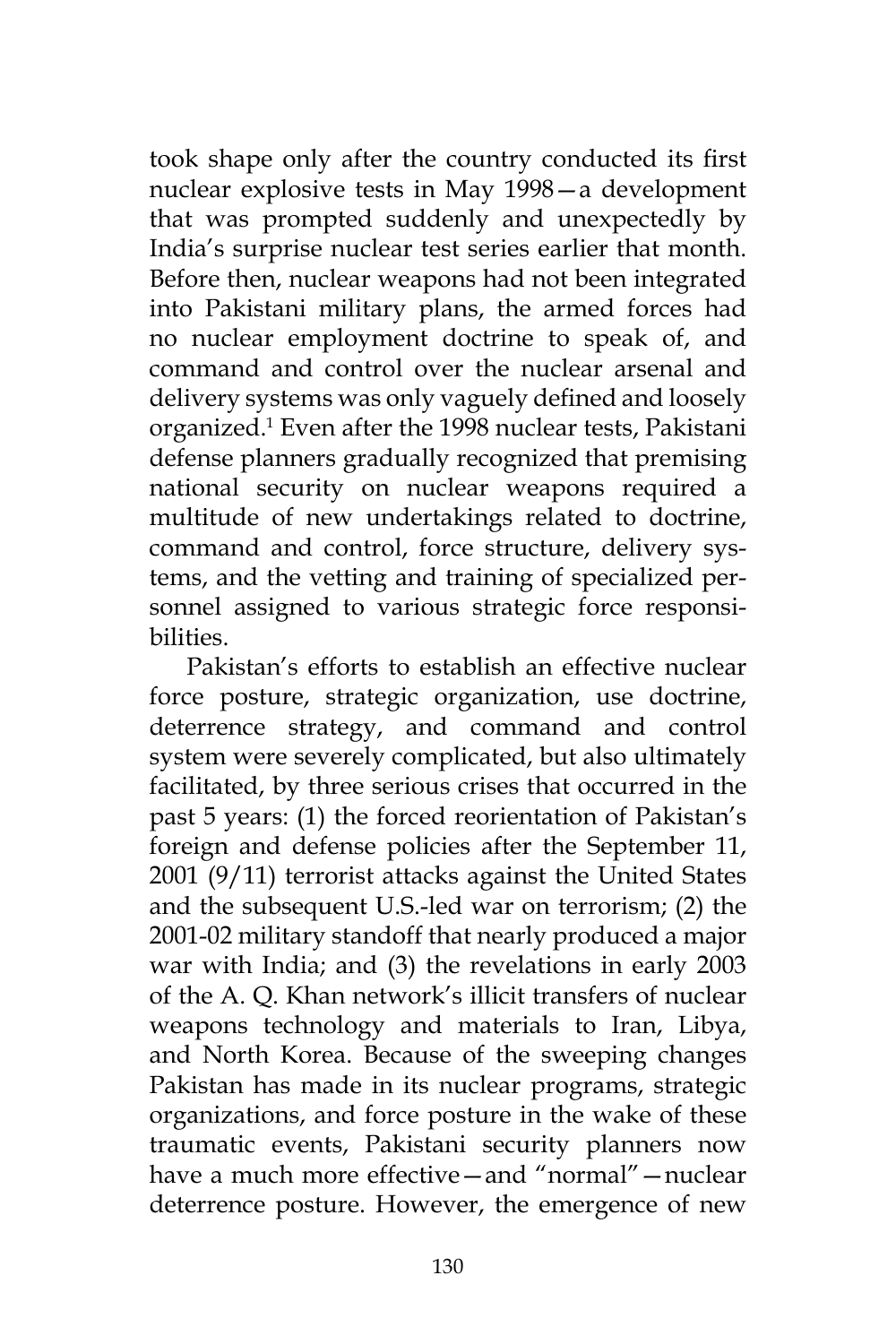political and military challenges arising from the U.S.- India strategic partnership—particularly, the U.S.- India initiative for civilian nuclear cooperation and possible defense technology and military equipment transfers—will further test the ability of Pakistan's military leadership to maintain a robust, credible, and secure nuclear deterrent.

Today, Pakistan's strategic deterrence strategy consists of five major elements: (1) an effective conventional fighting force and the demonstrated resolve to employ it against a wide range of conventional and sub-conventional threats; (2) a minimum nuclear deterrence doctrine and force posture; (3) an adequate stockpile of nuclear weapons and delivery systems to provide for an assured second strike; (4) a survivable strategic force capable of withstanding sabotage, conventional military attacks, and at least one enemy nuclear strike; and (5) a robust strategic command and control apparatus designed to ensure tight negative use control during peacetime and prompt operational readiness (positive control) at times of crisis and war. Each of these features is described below.

### **Conventional-Military Components of Deterrence.**

Pakistan's nuclear weapons are considered to be absolutely essential to deter India from undertaking a wide range of coercive political-military behavior that could undermine Pakistan's territorial integrity and political sovereignty. However, it is important to recognize that Pakistani defense planners still consider their conventional armed forces to be the first line of defense against Indian conventional military attack and the backbone of the country's overall deterrence posture. It could be said that 95 percent of Pakistan's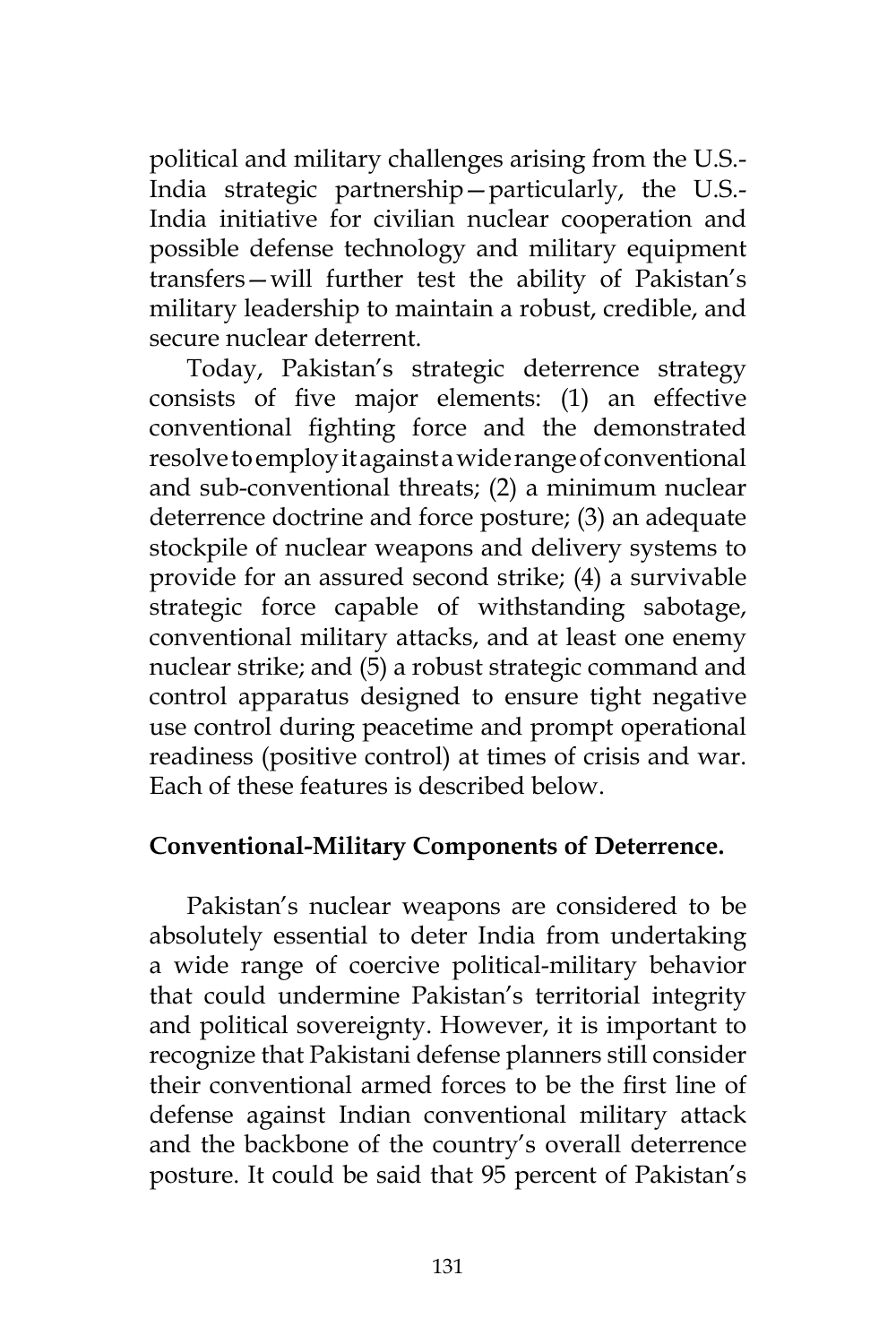strategic deterrent relies on a robust conventional military capability and deliberate and repeated demonstrations of the Pakistani leadership's readiness to employ it decisively if attacked—or even seriously threatened with military attack.

Pakistan's military conduct during the 2001-02 crisis with India revealed this orientation. When India mobilized its armed forces for attack shortly after the December 13, 2001, terrorist strike against the Indian Parliament, Pakistan responded by immediately putting its own armed forces on a war footing. Pakistani military leaders were very satisfied that their ground forces were able to reach their designated strike positions more quickly than their opposite numbers, thus eliminating the element of surprise and nullifying any advantage that India might have by striking across the border first. It is widely speculated that Indian Prime Minister Atal Bihari Vajpayee decided against a military attack when his troops had moved into their strike positions by the middle of January because Pakistani troop deployments indicated that Islamabad was well-prepared to counterstrike at locations of its choosing, thus eliminating any advantage India would have gained by attacking first. As President Pervez Musharraf wrote in his memoir, "We went through a period of extreme tension throughout 2002, when Indian troops amassed on our borders during a hair-trigger, eyeball-to-eyeball confrontation. We responded by moving all our forces forward. The standoff lasted 10 months. Then the Indians blinked and quite ignominiously agreed to a mutual withdrawal of forces."2

A similar experience in coercive diplomacy occurred a few months later, when Indian and Pakistani troops were still fully deployed along the international border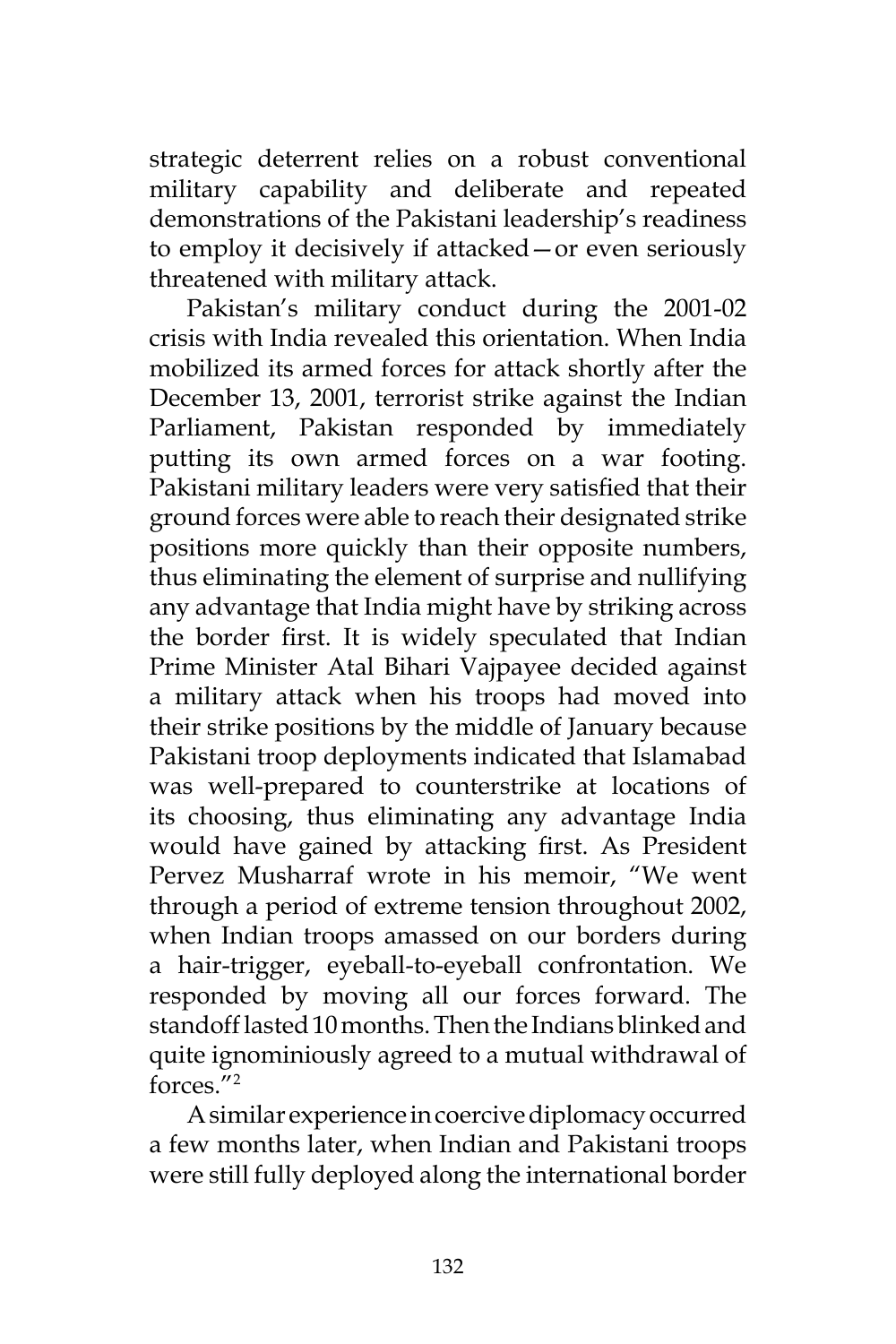and the Kashmir line of control. When the Pakistani leadership received tactical intelligence that India once again was preparing to attack in early June 2002, the Pakistani military command's response was to instruct its soldiers to counterattack immediately after the first Indian violation of the international border. Not only that, but following the traditional approach of Pakistani deterrence strategy, orders were given for at least one additional counterattack to take place in reaction to the Indian strike.<sup>3</sup> By demonstrating its readiness to use conventional military force in response to any Indian provocation, Pakistan hoped then, and still hopes today, to compensate for its disadvantage relative to India in conventional troop numbers and equipment quality with greater resolve and the willingness to run greater military risks.4

If an Indo-Pakistani military crisis were to deepen, the weight of deterrence would shift more to nuclear weapons. Pakistan's nuclear posture, which during peacetime is recessed and structured mainly for secrecy and safety, would reflect a much greater emphasis on usability and operational readiness. Of course, this is what senior Pakistani defense planners have referred to when they express concern about the degradation of Pakistan's conventional military capability lowering the threshold for nuclear weapons use: The shorter the period of time that Pakistan's conventional military (notably the Pakistan Army and Air Force) could hold out in a war, the quicker the National Command Authority (NCA) would be to order the deployment and possibly the employment—of nuclear weapons.

A key point that emerges from this understanding of the close connection of conventional military force and nuclear force in Pakistan's deterrence strategy is the realization that escalation dominance at all rungs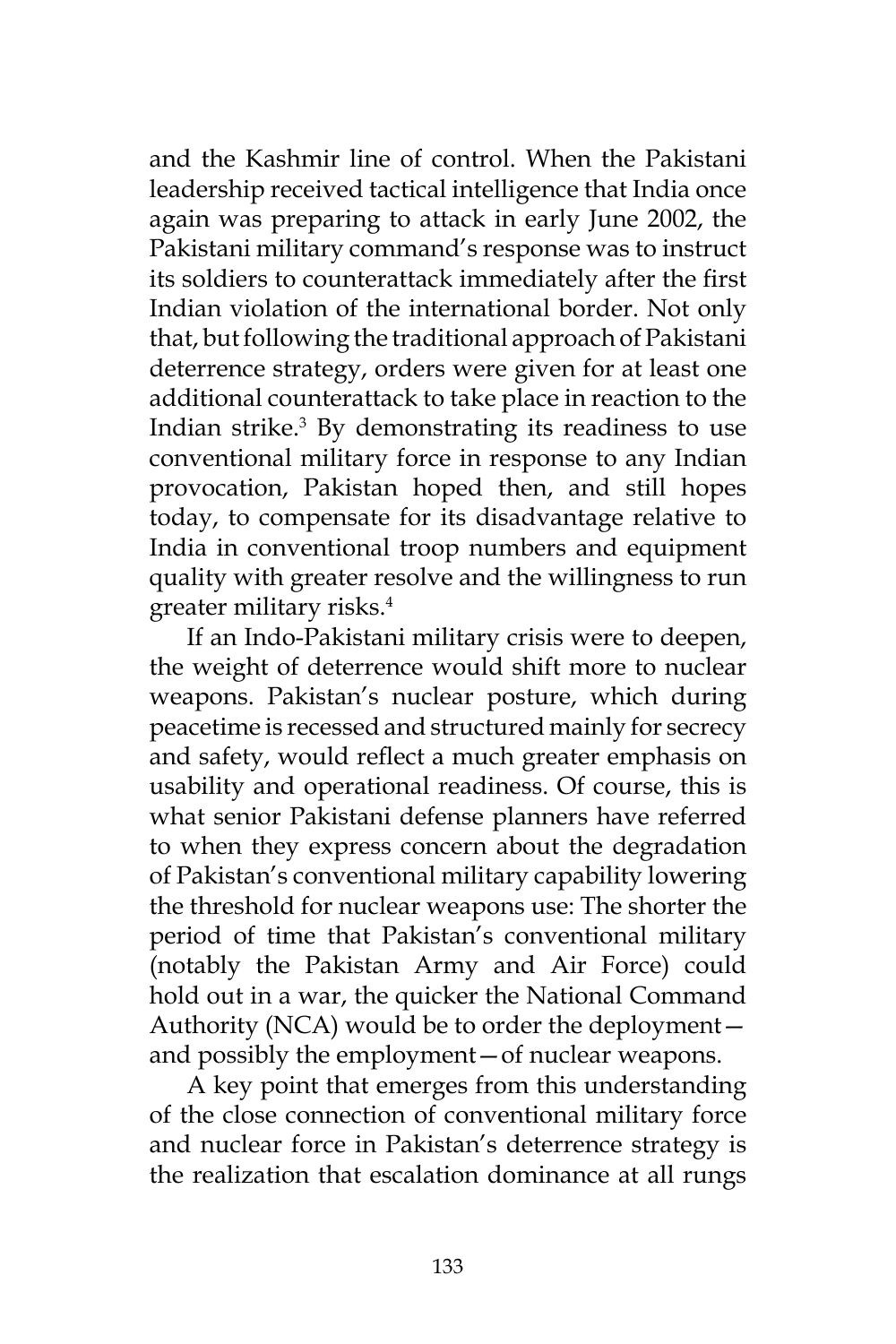of the military ladder—from low-intensity conflict to conventional war and all the way to nuclear war $-$ is deemed absolutely essential for the weaker power to survive. Pakistani defense planners firmly believe that if they allow India to seize the advantage at any level of violence—from subconventional through conventional to nuclear warfare—then India is sure to exploit it, and all will be lost.

#### **Minimum Nuclear Deterrence Doctrine.**

Pakistan has not formally declared a nuclear employment doctrine, but this does not mean there is no doctrine. On the contrary, Pakistan has operational plans and requirements for nuclear use integrated within its military warfighting plans. In contrast to India, which has stated the basic parameters of its nuclear use doctrine but remains quiet about its strategic command and control structure, Pakistan has disclosed the basic features of its nuclear command and control organization,5 but no official has discussed how the government plans to employ its nuclear weapons. In fact, Lieutenant General Khalid Kidwai, director of Pakistan's Strategic Plans Division (SPD) the military organization created in 1999 to oversee the development, custody, and employment of nuclear weapons—affirmed to a pair of Italian physicists in 2002 that Pakistan would not make its nuclear doctrine public, as India did in August 1999.<sup>6</sup>

The primary purpose of Pakistan's nuclear arsenal, a purpose which Pakistani officials have openly stated, is to deter an Indian conventional military attack. As noted above, Pakistan prioritizes conventional military readiness for deterrence and warfighting. If this fails, Pakistani officials plan to be the first to use nuclear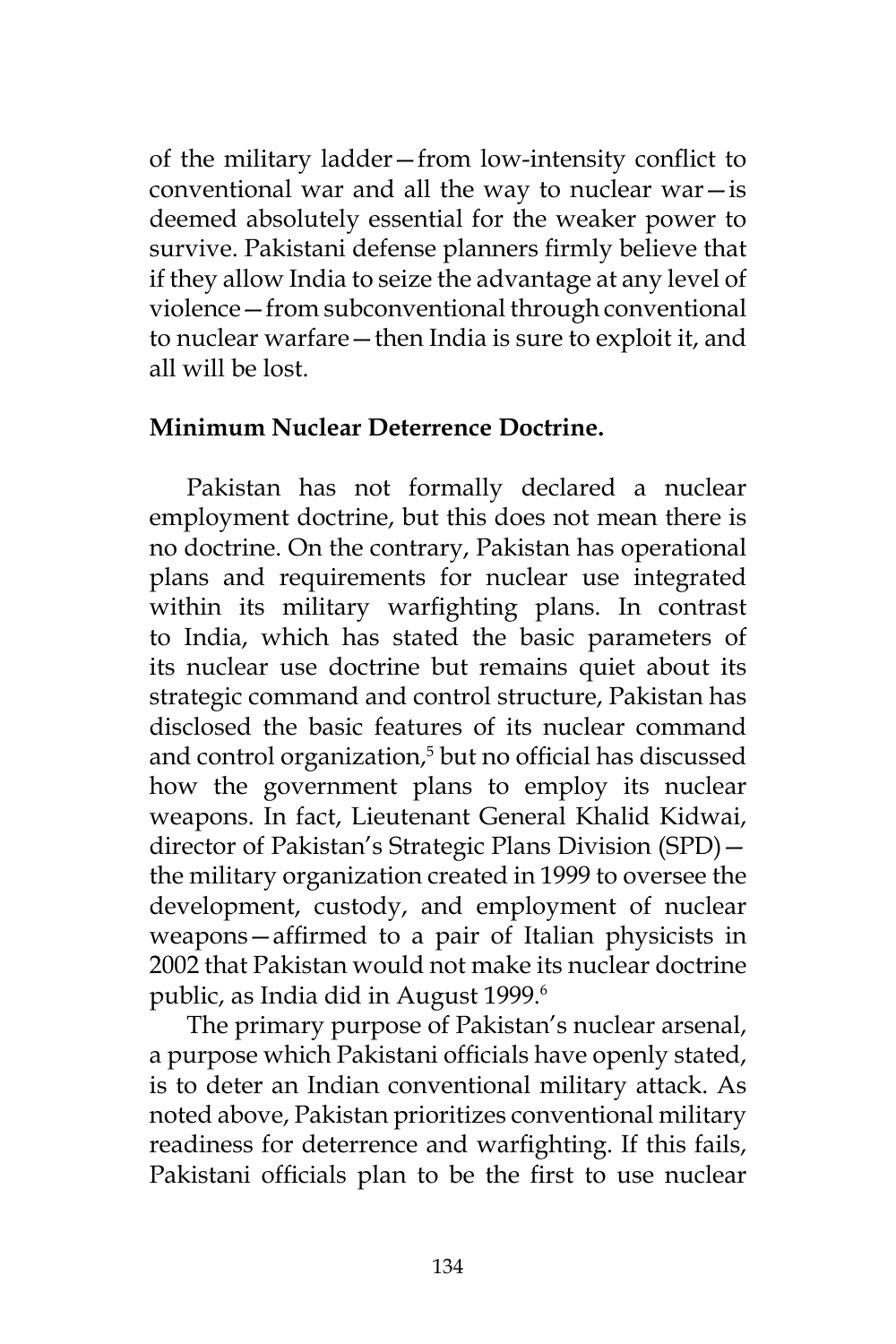weapons as a last resort to prevent the loss of Pakistan's territory, or the military defeat of the Pakistani armed forces. In the most authoritative statement on the subject, Pakistani Foreign Minister Abdul Sattar indicated in June 2001 that the government had adopted "minimum credible deterrence as the guide to [its] nuclear program.<sup>7</sup>

Planning for how and under what circumstances Pakistan's nuclear weapons would be employed has been only broadly outlined over the years. As early as December 1974, Prime Minister Zulfiqar Ali Bhutto declared for the first time the basic principle of Pakistan's nuclear weapons use policy. He stated: "Ultimately, if our backs are to the wall and we have absolutely no option, in that event, this decision about going nuclear will have to be taken."8

Three decades later, at the peak of the 2002 crisis, when Indian and Pakistani forces were deployed against each other in a military standoff unprecedented in duration and intensity, President Pervez Musharraf repeated Bhutto's policy formulation. Musharraf stated in an interview published in April 2002 in the German magazine, *Der Spiegel*: "Nuclear weapons are the last resort. I am optimistic and confident that we can defend ourselves with conventional means, even though the Indians are buying up the most modern weapons in a megalomaniac frenzy." Nuclear weapons could be used, Musharraf said. "If Pakistan is threatened with extinction, then the pressure of our countrymen would be so big that this option, too, would have to be considered." In a crisis, he said, nuclear weapons also have to be part of the calculation.<sup>9</sup>

In a rare departure from established procedure, Lieutenant General Khalid Kidwai selectively removed some of the traditional ambiguity over the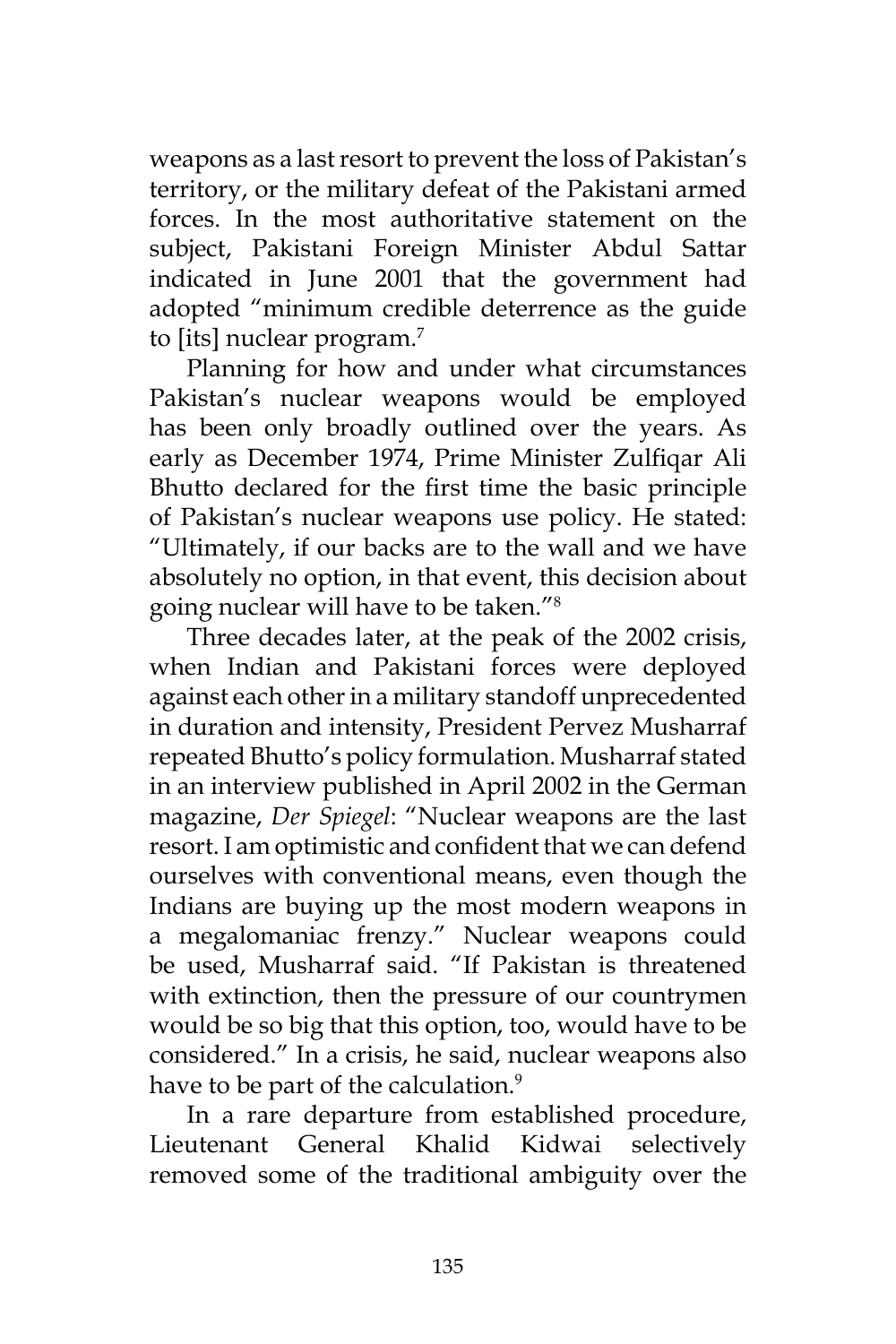circumstances in which Pakistani defense planners have thought about the employment of nuclear weapons. As the military crisis deepened with India in January 2002, Kidwai told a pair of Italian physicists that Pakistani nuclear weapons would be used only "if the very existence of Pakistan as a state is at stake." Kidwai elaborated: "Nuclear weapons are aimed solely at India. In case that deterrence fails, they will be used if:

a. India attacks Pakistan and conquers a large part of its territory (space threshold);

b. India destroys a large part either of its land or air forces (military threshold);

c. India proceeds to the economic strangling of Pakistan (economic strangling);

d. India pushes Pakistan into political destabilization or creates a large-scale internal subversion in Pakistan (domestic destabilization)."10

The last two elements of the four nuclear use triggers are fuzzy and should not be considered in isolation. They are offshoots or preludes to a conventional war that India might undertake. In this respect, "economic strangulation" chiefly implies an Indian naval blockade or possibly also the placement of Indian dams on rivers flowing from Kashmir that could be used either to dry up or flood Pakistan's Punjab plains, depending on how India's military operations were to unfold. Similarly, "ethnic conflict" is a redline peculiar to South Asia. In Pakistan, this is seen as a threat to national survival reminiscent of India's assistance to the *Mukti Bahini* guerrillas that led to the breakdown of Pakistan's control over East Pakistan in 1971 and subsequently resulted in the creation of Bangladesh. Pakistani apprehension over Indian-abetted ethnic conflict also derives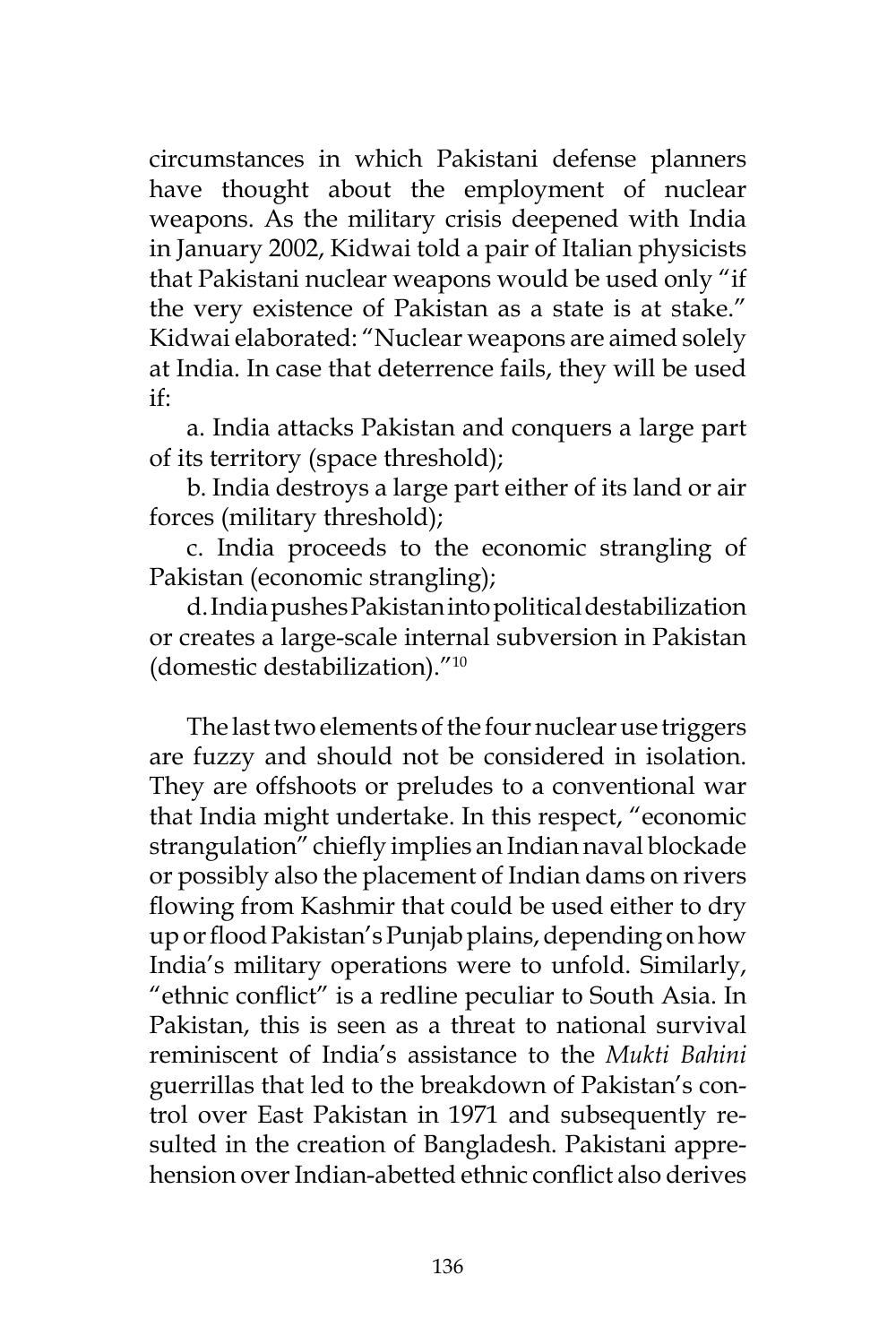from memories of Indian machinations in Pakistan's Sindh province in the 1980s, which were believed to have been conducted as a quid pro quo for Pakistan's alleged support to the Sikh insurgency in Indian Punjab. This concern is exacerbated today by Pakistani allegations of Indian complicity (via Afghanistan) in the ongoing ethnic crises in the two states of Pakistan that border Afghanistan: Baluchistan and the Northwest Frontier Province. Pakistan is unlikely to bring nuclear weapons directly into play in such a scenario (though a naval blockade is an act of war), as they could not play any credible role in resolving the crisis. But any conventional force posturing in conjunction with this will certainly up the ante.

Pakistan's official position is that the main function of its nuclear arsenal is to prevent India from destroying or otherwise overwhelming the country. However, the precise Indian actions that are interpreted as posing an existential threat have not been articulated. Kidwai's four existential threats for possible use are credible, but also vague. The statement was almost certainly intended to be imprecise so as to enhance Pakistani deterrence. If Pakistan were more explicit about nuclear red lines, this might enable India to adjust the scope of its strategic plans and military operations accordingly. By not specifying the precise Indian actions that would trigger Pakistan's use of nuclear weapons, Pakistani defense planners hope to create uncertainty in the minds of Indian policymakers as to how far they can press Pakistan on the battlefield.

The second objective of Pakistan's nuclear weapons policy is to deter an overwhelming Indian conventional military attack against Pakistan's armed forces. Islamabad considers that India's advantages in geography and nearly all categories of conventional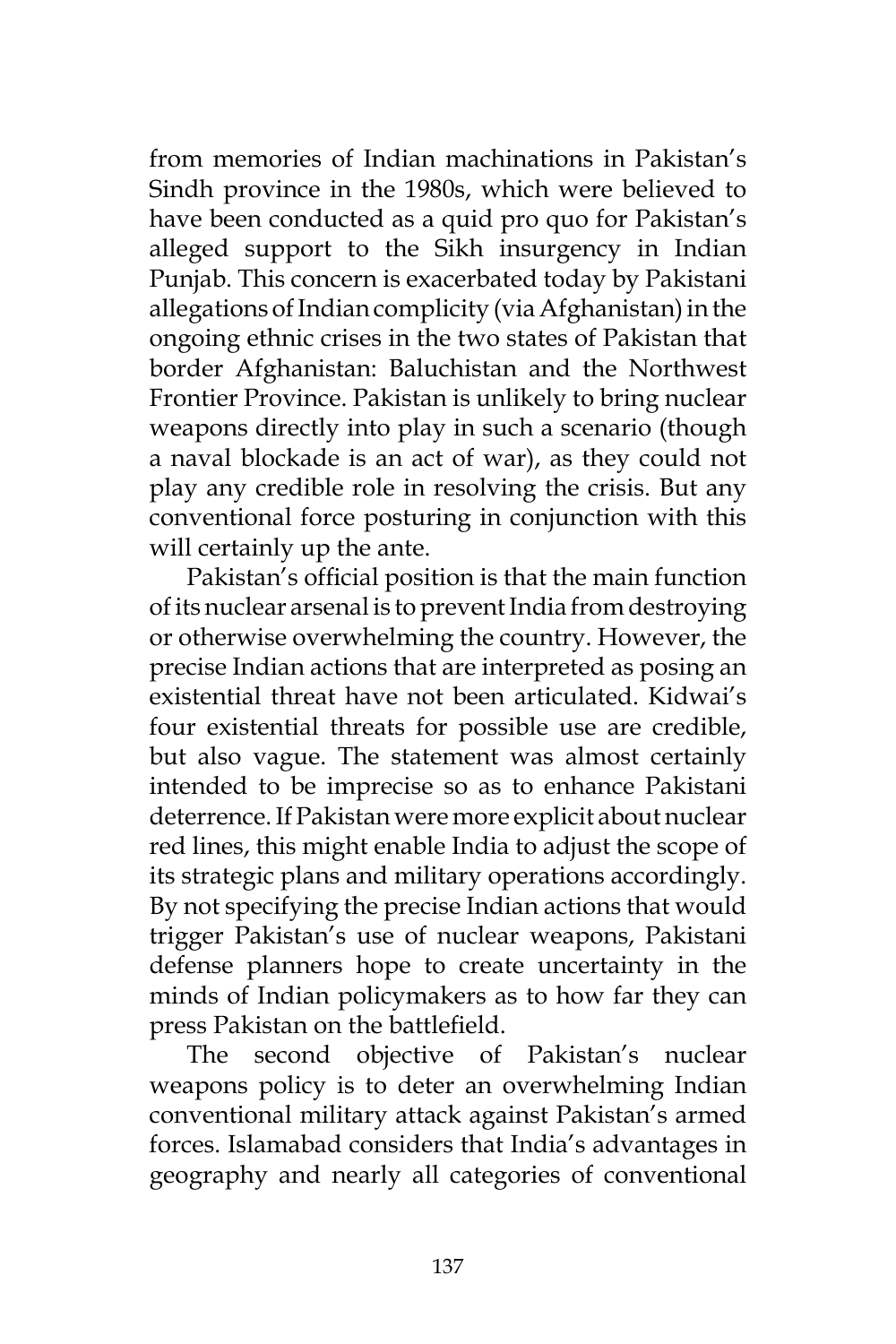military capability make nuclear force indispensable for Pakistan's defense. Pakistani military officials believe that clearly communicated resolve to use nuclear weapons and a robust conventional military posture are the key requirements for effective deterrence. In their view, one would not work without the other. According to this logic, if India attacks, Pakistan would counterattack with conventional forces; each side would inflict significant damage on the other; and India would be forced to refrain from escalating the conflict out of a fear of Pakistan's nuclear response.

The conviction that nuclear force is required to augment Pakistan's conventional military deterrence of a possible Indian conventional attack is reinforced by the common perception among Pakistani elites that Pakistan successfully deterred attacks by India on at least six occasions—during the military crises of 1984- 85, 1986-87, 1990, 1998, 1999, and 2001-2002.11 This interpretation gained even more credibility in light of President Musharraf's December 2002 statement that war with India was averted because of his repeated warnings that if Indian forces crossed the border, Pakistan would not restrict its response to conventional warfare.<sup>12</sup> Despite the fact that war was only narrowly averted in 2002, Pakistani military planners now appear to have even greater confidence in their ability to manage the risks of strategic deterrence.

The Pakistani government's approach to employing nuclear weapons thus rests on a calculation of its vulnerability to India's conventional and nuclear forces, and even to India's possible use of nonmilitary instruments to threaten Pakistan's territorial integrity, political stability, and economic viability (as per Kidwai's reference to economic strangling and domestic destabilization). Armed with few viable defense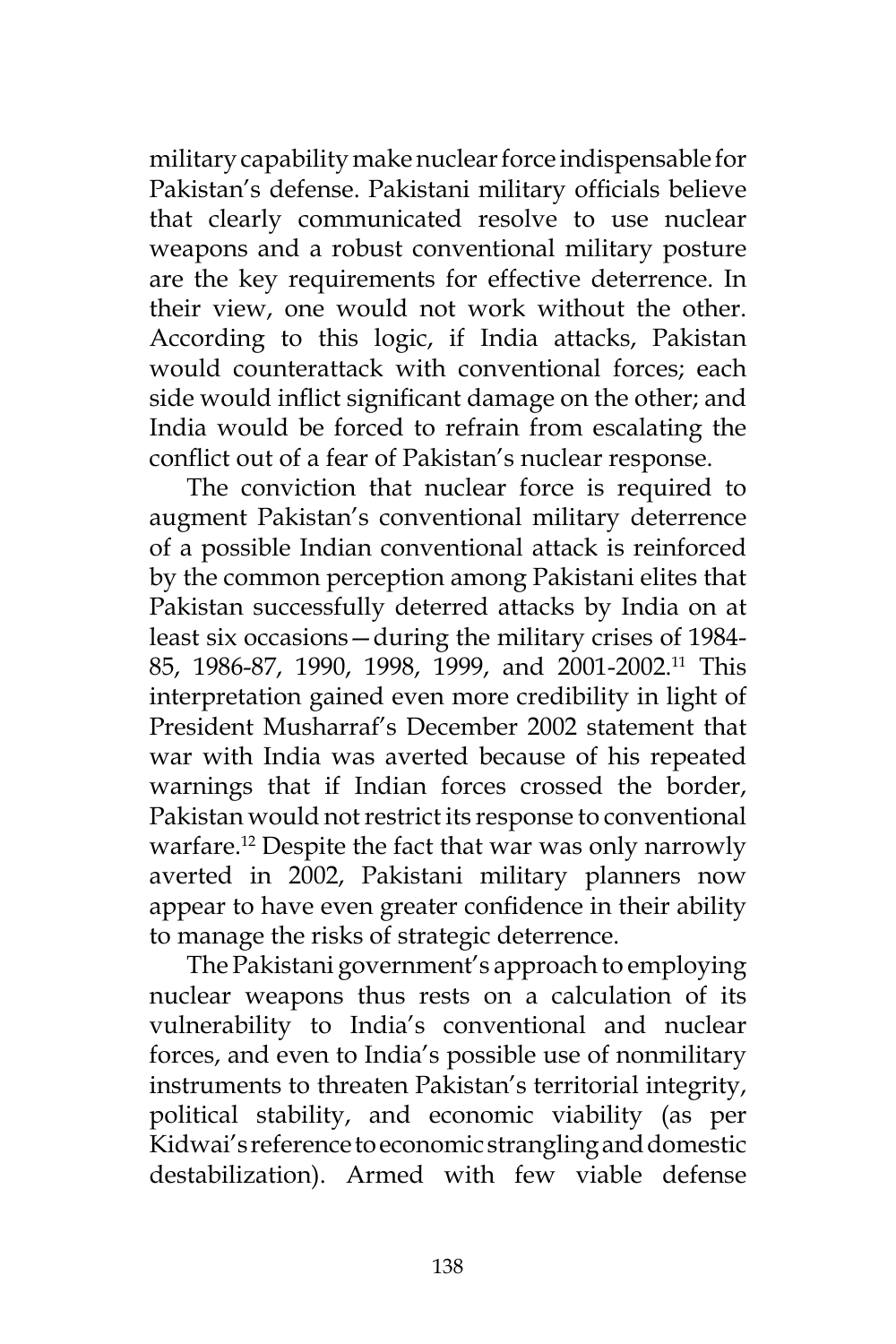options apart from its expanding nuclear arsenal, and ever concerned about such wide-ranging threats, Pakistan is likely to continue to embrace a flexible and nonspecified doctrine for using nuclear weapons.

If at all possible, Pakistan does not intend to fight India with nuclear weapons. Pakistani civilian and military policymakers recognize that their government and perhaps even their country are not likely to survive a nuclear exchange with India. But operational military plans must include all contingencies. Pakistan's targeting policy probably includes a mix of countervalue and counterforce targets. At present, Pakistan has nuclear-capable F-16 and *Mirage* 5 aircraft, which have limited range and penetration capability. Pakistani ballistic missiles, both liquid and solid fuel, can reach key strategic points in India. Cruise missiles also have been tested and gradually will be integrated into operational plans. Pakistan's strategic development strategy includes continuous research experiments and flight-tests to improve the accuracy and penetrability of existing nuclear delivery systems. Pakistan's nuclear use doctrine probably calls for holding multiple Indian industrial centers, military-industrial complexes, defense facilities, and military bases and formations at risk. Should India push Pakistan to the brink—whether by attacking, occupying, destroying, or strangling—Pakistan's NCA could very well decide to use nuclear weapons.

# **Nuclear Weapons Stockpile and Delivery Systems.**

Pakistan's nuclear force requirement is a tightly held national secret. Islamabad's stated goal is to maintain a credible minimum deterrent, defined primarily around Pakistan's assessment of India's nuclear force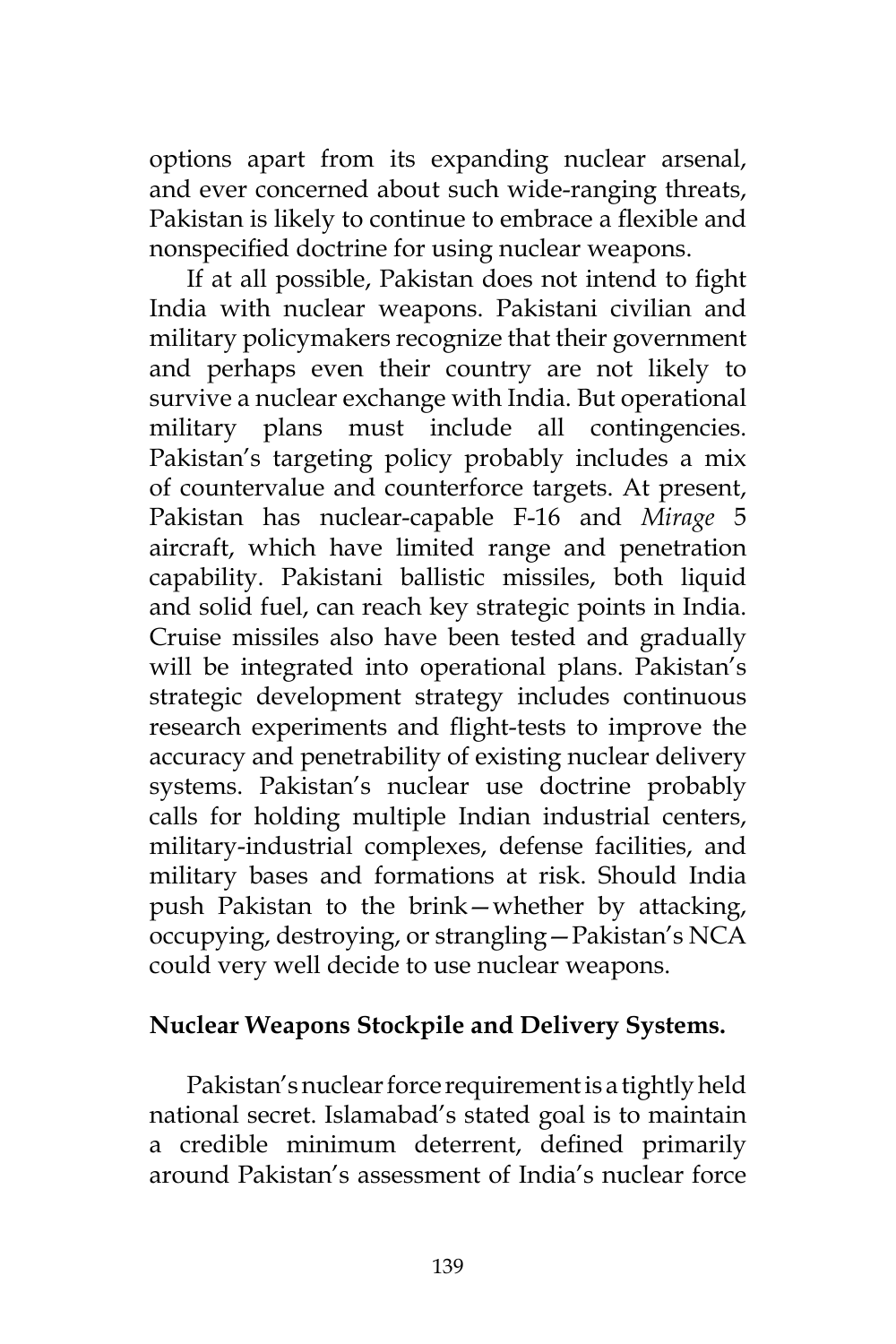inventory, penetrability and targeting requirements, and unspecified future adversaries and contingencies. In addition, Pakistani decisionmaking for its strategic force structure is based on the requirements of survivability, which include a sufficiently large weapons stockpile to ensure dispersal to multiple launch sites and a second-strike capability. A key strategic consideration thus is the maintenance of "sufficient" fissile stock material as well as the creation and operation of fissile material production facilities with adequate capacity to meet both short-term and longterm requirements.

According to public estimates of Pakistan's fissile material stockpile at the end of 2006, Islamabad probably had amassed between 30 and 85 kilograms of weapons-grade plutonium from its Khushab research reactor and between 1,300 and 1,700 kilograms of weapons-grade highly enriched uranium (HEU) from the Kahuta gas centrifuge facility. The Khushab reactor probably can produce between 10 and 15 kilograms of plutonium per year. Kahuta may be able to produce 100 kilograms of HEU each year. Assuming that Pakistani scientists require 5 to 7 kilograms of plutonium to make one warhead and 20 to 25 kilograms of HEU to produce a bomb, then Pakistan would have accumulated enough fissile material to be able to manufacture between 70 and 115 nuclear weapons by the end of 2006.13 A medium estimate based on these figures would mean that Pakistan could have an arsenal of about 90 weapons, as indicated in Table 1.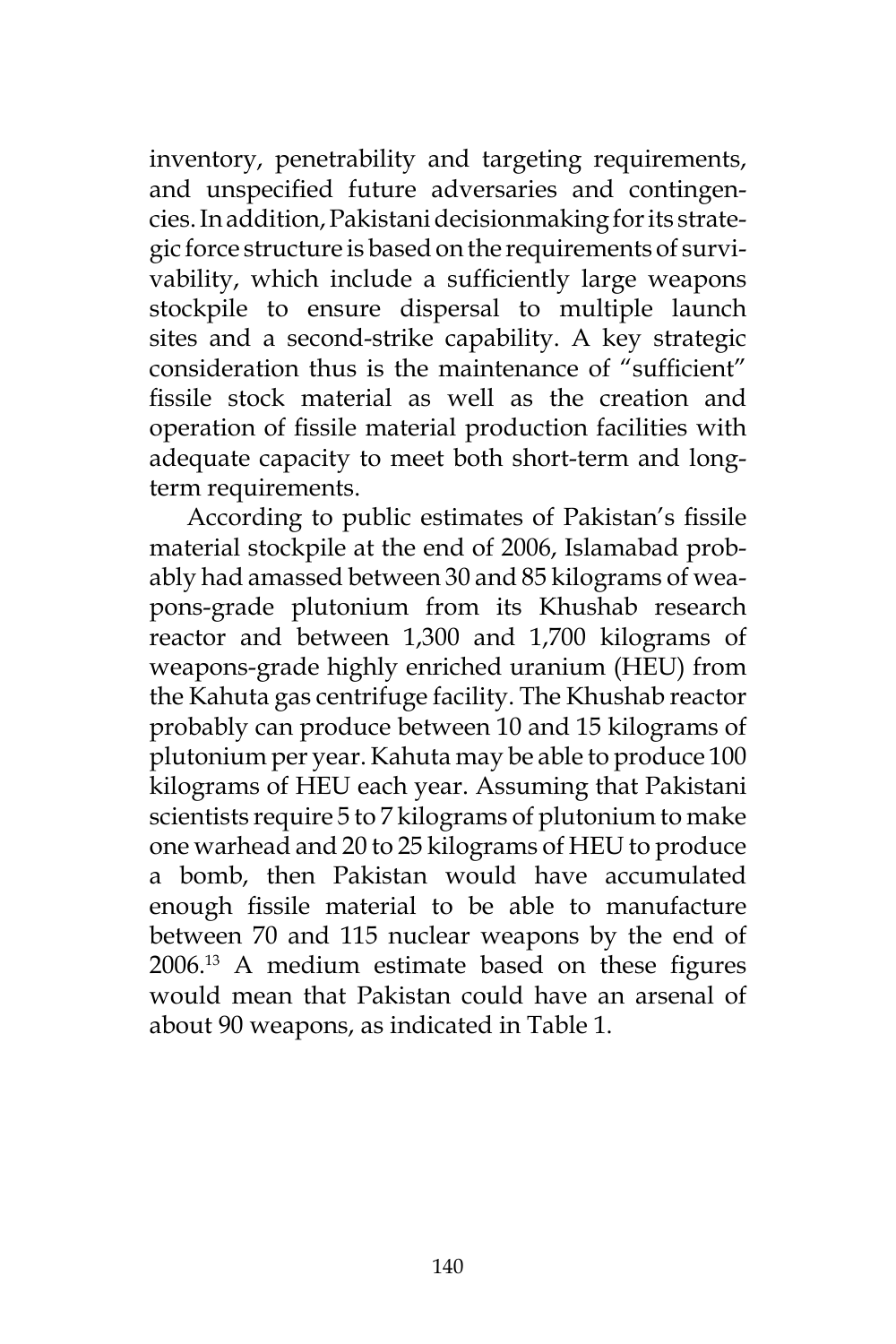| Pakistani Fissile Material & Nuclear Weapons (end of 2006) |      |        |       |  |
|------------------------------------------------------------|------|--------|-------|--|
|                                                            | Low  | Medium | High  |  |
| Weapon-Grade Plutonium (kg)                                | 30   | 55     | 85    |  |
| Weapon-Grade Uranium (kg)                                  | 1300 | 1,500  | 1,700 |  |
| <b>Weapon Capability</b>                                   | 70   | 90     | 11.5  |  |

# **Table 1. Pakistani Fissile Material and Nuclear Weapons.**

In Pakistan's normal peacetime force posture, nuclear weapons are believed not to be deployed. That is, they are not mated with their delivery systems. Nuclear warheads and missile delivery systems probably are stored in secure locations that are separate from one another—but not too far apart. Delivery aircraft, of course, are located at one or more of the country's 10 major air bases or 10 forward operating air bases. In the past 5 years, Pakistan has started to set up strategic forces in all three services, two of which (land and air), are presently functional.

Pakistan relies on a combination of aircraft and ballistic missiles for nuclear delivery missions. Two aircraft in its inventory, the U.S.-supplied F-16 *Fighting Falcon* multirole fighter and the French *Mirage* 5PA, are particularly well-suited to this role. At present, Pakistan has about 50 *Mirage* 5s and 35 1980s-vintage F-16s, although at the end of 2006, the United States agreed to provide mid-life upgrades for Pakistan's existing F-16s and to transfer another 18 models to the Pakistan Air Force.<sup>14</sup>

With nonproliferation sanctions severely curtailing Pakistan's ability to modernize its air force during the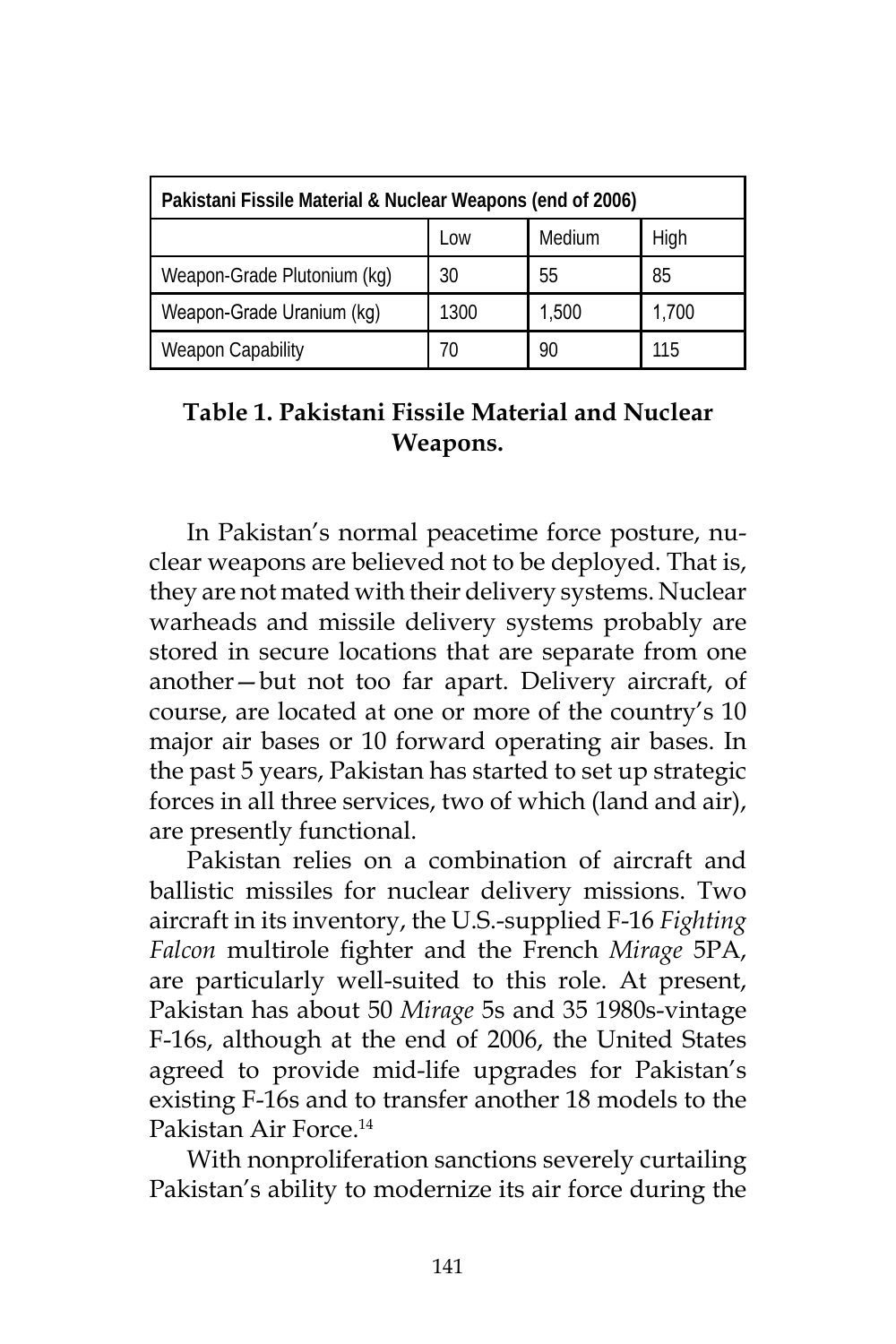1990s, Islamabad went on a major campaign to procure technology and parts for a variety of ballistic missiles for nuclear delivery roles. Today, Pakistan possesses a missile force comprising road and rail mobile solidfuel missiles (*Abdali*, *Ghaznavi*, *Shaheen* 1 and 2), as its mainstay, and the less accurate liquid-fuel missiles (*Ghauri* 1 and 2) for long-range strikes against deep population centers in India. Pakistan is also working on a ground-launched cruise missile (GLCM), called the Babur, which was tested first in August 2005 and again in March 2006. Table 2 lists the main air and missile delivery systems in Pakistan's inventory.

| Aircraft / Missile | Range          | Source               | <b>Status</b>                                 |
|--------------------|----------------|----------------------|-----------------------------------------------|
| $F-16$ A/B         | 925 km         | <b>United States</b> | 35 planes in inventory                        |
| Mirage 5 PA        | 1,300 km       | France               | 50 planes in inventory                        |
| Hatf 1             | 80-100 km      | Indigenous           | In service since mid-1990s                    |
| Hatf 2 (Abdali)    | 180 km         | Indigenous/China     | Tested in May 2002,<br>in service             |
| Hatf 3 (Ghaznavi)  | 300 km         | Indigenous/China     | M-11, tested May 2002,<br>in service          |
| Hatf 4 (Shaheen 1) | 600-800 km     | Indigenous / China   | First tested October 2002.<br>in service      |
| Hatf 5 (Ghauri 1)  | 1,300-1,500 km | Indigenous/DPRK      | No Dong, tested May<br>2002, in service       |
| Hatf 5 (Ghauri 2)  | 2,000 km       | Indigenous/DPRK      | No Dong, tested April<br>2002, in development |
| Hatf 6 (Shaheen 2) | 2,000-2,500 km | Indigenous/China     | First tested March 2004,<br>in development    |
| Hatf 7 (Babur)     | 500 km GLCM    | Indigenous/China?    | First tested August 2005,<br>in development   |

# **Table 2. Pakistani Nuclear Delivery Systems**. 15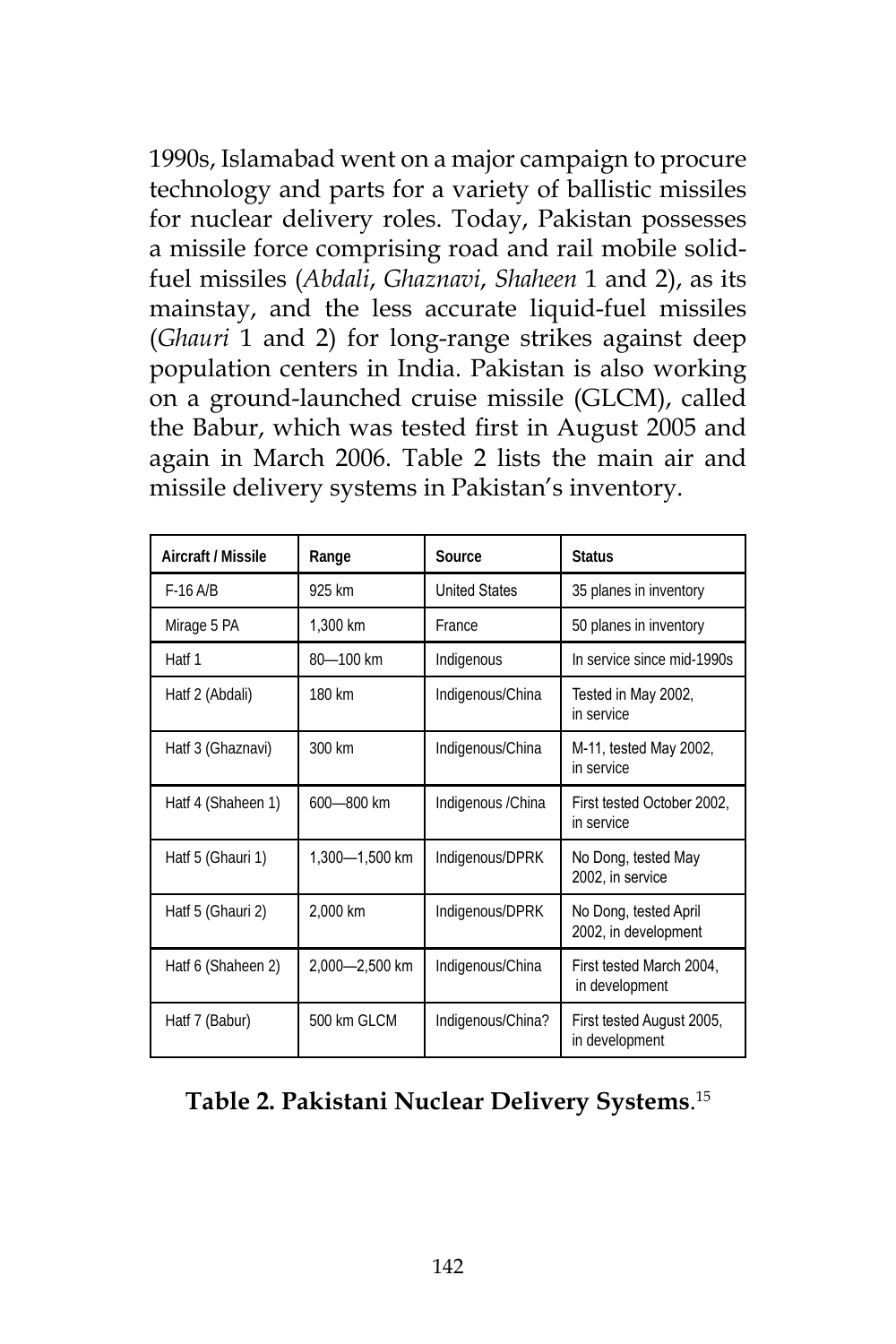# **Survivable Strategic Force**.

Since the advent of Pakistan's nuclear program, Pakistani officials have worried about preventative strikes against their nuclear production facilities and later against their concealed weapons arsenal. Concerns about the survivability of the nuclear program arose in the mid and late 1970s, when (following India's first nuclear explosive test in May 1974) the U.S. Government aggressively blocked Pakistan's attempt to acquire nuclear technology from Europe. Pakistanis believed that Washington established the Nuclear Suppliers Group (NSG) primarily to prevent them from going nuclear; meanwhile India's nuclear status was accepted after the minor opprobrium it received following its surprise nuclear detonation. Even today, Pakistanis cite as evidence of international discrimination against their nuclear effort the visit to Islamabad by U.S. Secretary of State Henry Kissinger in August 1976 to pressure President Zulfiqar Ali Bhutto to abandon the nuclear bomb development program, which was then at a very early stage. Kissinger offered 110 A-7 attack aircraft as compensation to reverse Pakistan's nuclear ambitions. Although Kissinger evidently did not issue a direct threat, to this date the Pakistani narrative consistently has maintained that Bhutto was threatened with severe consequences if he did not change the country's nuclear policy.16

Three years later, after U.S. President Jimmy Carter levied nuclear nonproliferation sanctions against Islamabad, Pakistani officials feared that the United States might conduct sabotage or air strikes against Pakistan's uranium enrichment plant at Kahuta. In response, Pakistan tightened perimeter security and air defenses around the sensitive fissile material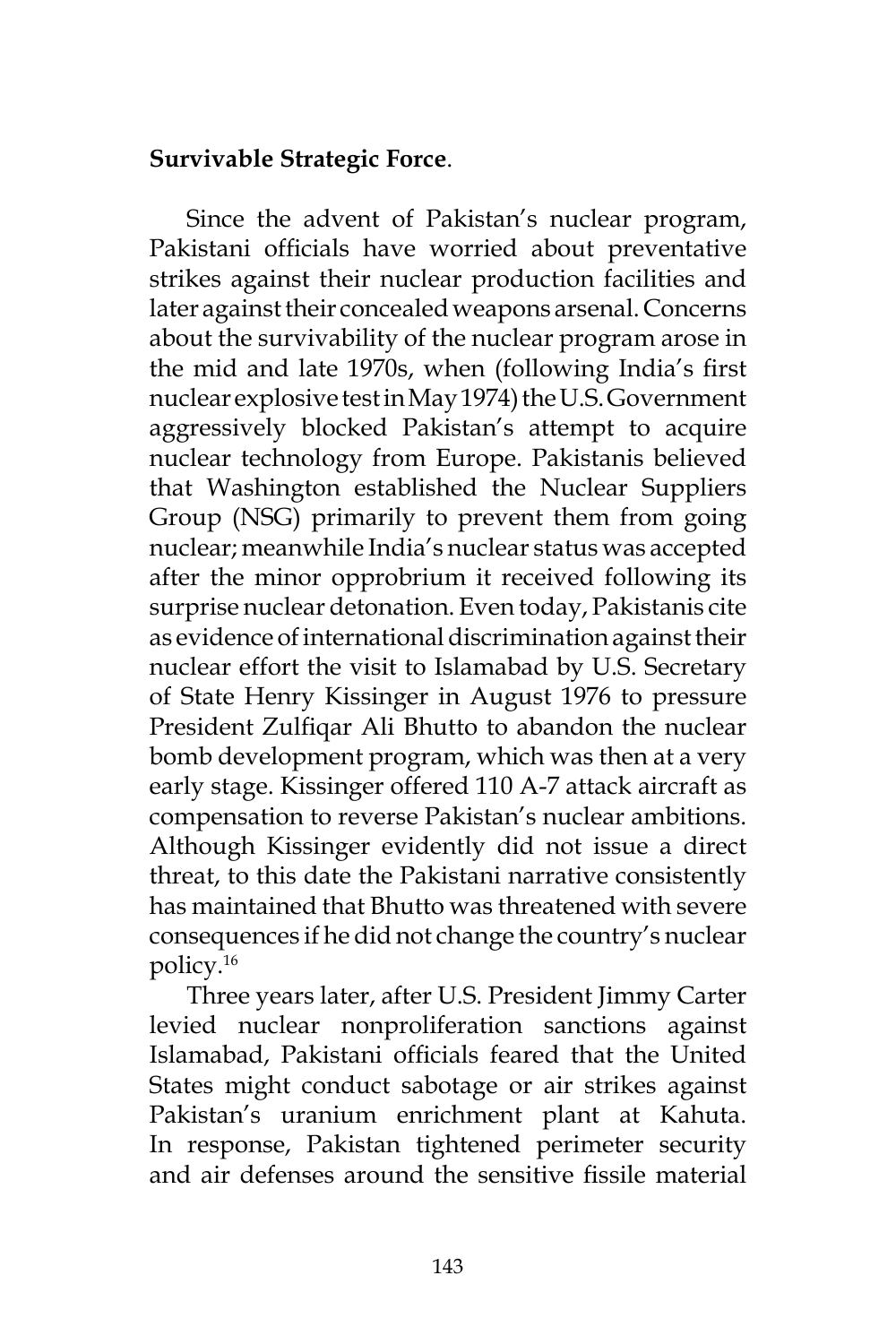production facility. These fears were rekindled after Israel's successful attacks on Iraq's Osirak nuclear reactor in June 1981. Reportedly, in the same month, the Indian air force established contingency plans for attacking Kahuta, which the Indian government consistently has denied.<sup>17</sup>

Alarm bells sounded once again in the mid-1980s over the prospect of Indian air attacks against Kahuta. Islamabad's threat perceptions escalated in the summer of 1984 when the Indian army mounted military operations inside the sacred Golden Temple in Amritsar to suppress the Sikh crisis in Indian Punjab and also occupied the contested Siachen Glacier in the same month. A few years later, during the 1986- 87 Brasstacks military crisis, Pakistani fears of a preventive strike against Kahuta triggered even more serious concerns. By then, sufficient evidence had convinced the Pakistan leadership that Indian Army Chief General Sundarji was planning a preventive war against Pakistan in the shadow of military exercises along the border with the ultimate objectives of neutralizing Pakistan's alleged support for the Sikh separation movement and dismantling Pakistan's nuclear weapons program.<sup>18</sup> This crisis, which led to the partial mobilization of troops on both sides of the border, finally subsided after President Zia ul-Haq met with Prime Minister Rajiv Gandhi at a cricket match in Jaipur, India.

During the Kashmir uprising in the early 1990s, Pakistani policymakers once again became concerned about the security of their nuclear facilities, this time suspecting a joint Israeli-Indian preventive military attack. On this occasion, the Pakistani leadership of President Ghulam Ishaq Khan, Prime Minister Benazir Bhutto, and Army Chief General Aslam Beg decided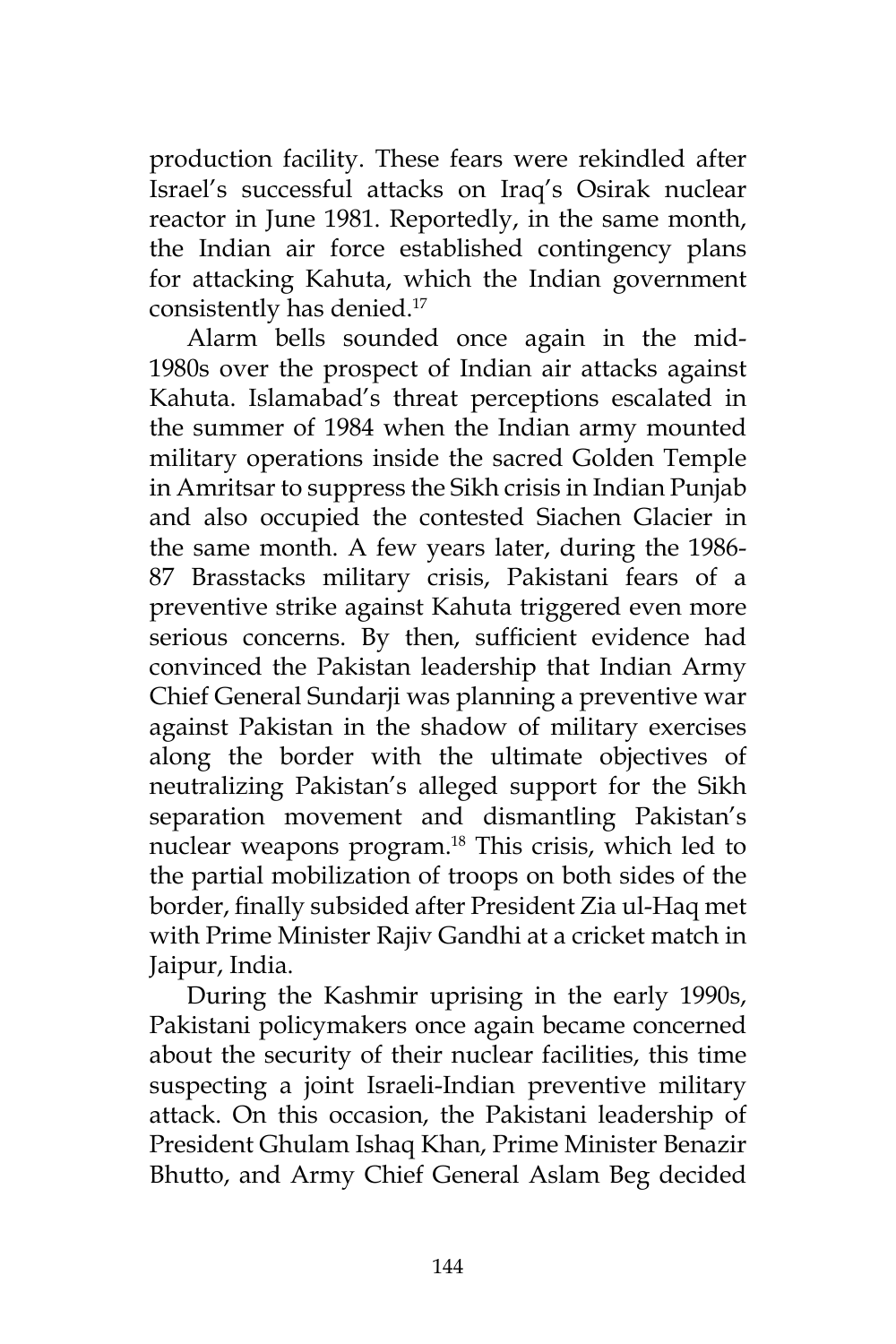to convey a clear threat to India that Pakistan would attack India's key nuclear facilities outside of Bombay (the Bhabha Atomic Research Center and the Tarapur power reactors) if Kahuta were struck. Soon thereafter, the military crisis ended, although the violence in Kashmir persisted for well over a decade. Partly as a consequence of Pakistan's nuclear policy reorientation during the 1990 crisis, the U.S. Government invoked nonproliferation sanctions under the Pressler Amendment, which terminated all arms transfers and nearly all economic assistance to Pakistan throughout the decade of the 1990s.

Immediately after India conducted its surprise nuclear tests on May 11 and 13, 1998, Pakistani policymakers became concerned about the possibility of an Indian or joint Indian-Israeli attack on Pakistan's nuclear production and storage facilities and its test site in Baluchistan. This threat perception was stimulated on a general level by the aggressive rhetoric of the new ruling party in India, the Bharatiya Janata Party (BJP), and more specifically by Pakistani intelligence reports of at least one Israeli aircraft that was observed operating on Indian territory during the period when Pakistan was preparing for its own nuclear test series.

According to Pakistani defense analyst, Hasan-Askari Rizvi, "two intelligence reports appeared that caused much panic among Pakistan's policymakers. First, intelligence service and Army authorities reported the sighting of an unidentified F-16 aircraft in Pakistan's airspace on May 27 (it should be noted here that India does not have F-16 aircraft; Pakistani military authorities were suggesting the presence of an Israeli aircraft in the area). The country's *Ghauri* missiles were deployed that same day. The second report came shortly after midnight of May 27-28. The Pakistani military was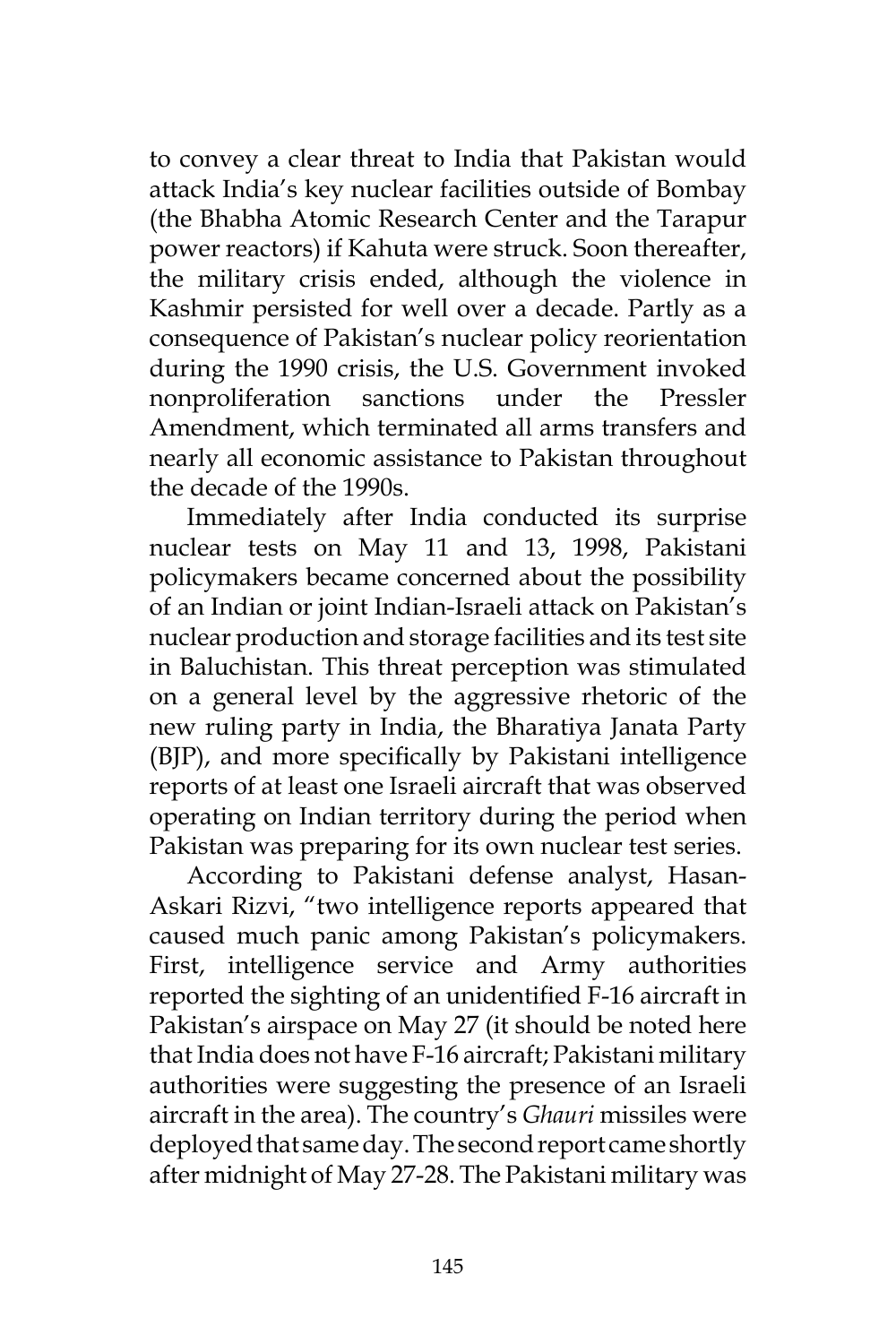put on maximum alert when the country's intelligence agencies reported an unusual movement of aircraft in India just across the border, hinting at a possible preventive air strike against nuclear installations. The Pakistani press began to talk about the possibility of an Indian air strike on Pakistan's nuclear installations a couple of days before the security alert."19 Ultimately, nothing came of these reports—except for the Pakistan government's rush to demonstrate its nuclear weapons capability before something came up to prevent it from doing so.

A few years later, in the immediate aftermath of the 9/11 terrorist attacks against the United States, Washington's urgent response to take down al-Qaeda and the Taliban regime in Afghanistan created new worries in Islamabad about preventive strikes against Pakistan's nuclear arsenal. In a statement to the nation announcing Pakistan's full cooperation with the U.S. war on terrorism and its sudden withdrawal of support for the Taliban, President Musharraf cited the protection of the country's strategic assets as one of the main reasons for this policy reversal. As Musharraf has written in his memoir,

The security of our strategic assets would be jeopardized. We did not want to lose or damage the military parity that we had achieved with India by becoming a nuclear weapons state. It is no secret that the United States has never been comfortable with a Muslim country acquiring nuclear weapons, and the Americans undoubtedly would have taken the opportunity of an invasion to destroy such weapons. And India, needless to say, would have loved to assist the United States to the hilt.<sup>20</sup>

U.S. and Indian reactions to the events of 9-11 put Pakistan in a very precarious position in which its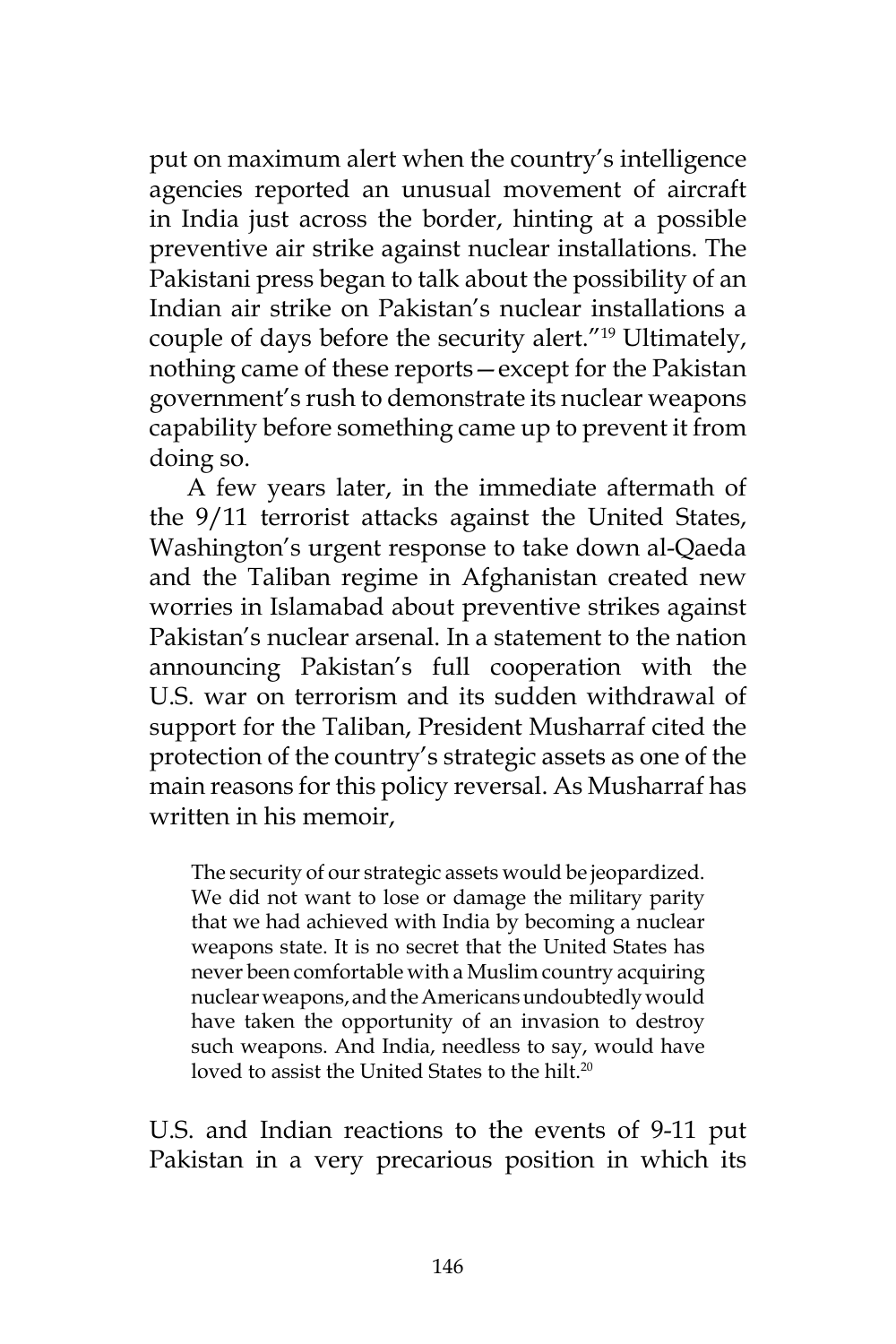strategic assets and undoubtedly its overall sovereign integrity would have been threatened if it did not immediately and completely reverse its position toward the Taliban—even though sacrificing the Taliban out of geopolitical exigencies created enormous domestic problems for the Musharraf government, and still complicates its ability to rule in the northwestern part of the country.<sup>21</sup>

Fears of an Indian attack against Pakistan's nuclear assets resurfaced once again during the military standoff with India following the December 13, 2001, terrorist attack against the Indian parliament building. This time, however, Pakistan mobilized its conventional forces and went into full operational alert. Nuclear weapons reportedly already had been dispersed after the post-9/11 crisis; but although the entire national security apparatus was placed on high alert, there were no reports of Pakistan mating nuclear weapons to delivery systems during this 2001-02 military standoff.

Since the 1998 tests, various pronouncements, publications in the Western press, and events in the region, have eroded the credibility of Pakistan's nuclear command and control, overshadowing the efforts that have been made since 1999 to harness a coherent command system to ensure management of its nuclear capabilities. The revelation of A. Q. Khan's reckless secondary proliferation activities and information that two Pakistani atomic scientists met members of al-Qaeda in Afghanistan created further concerns over Pakistan's nuclear security. Also, U.S. intelligence reportedly believed that Pakistan readied its nuclear arsenals to threaten India during the Kargil conflict. These actions have created an overall impression of an irresponsible nuclear power.<sup>22</sup>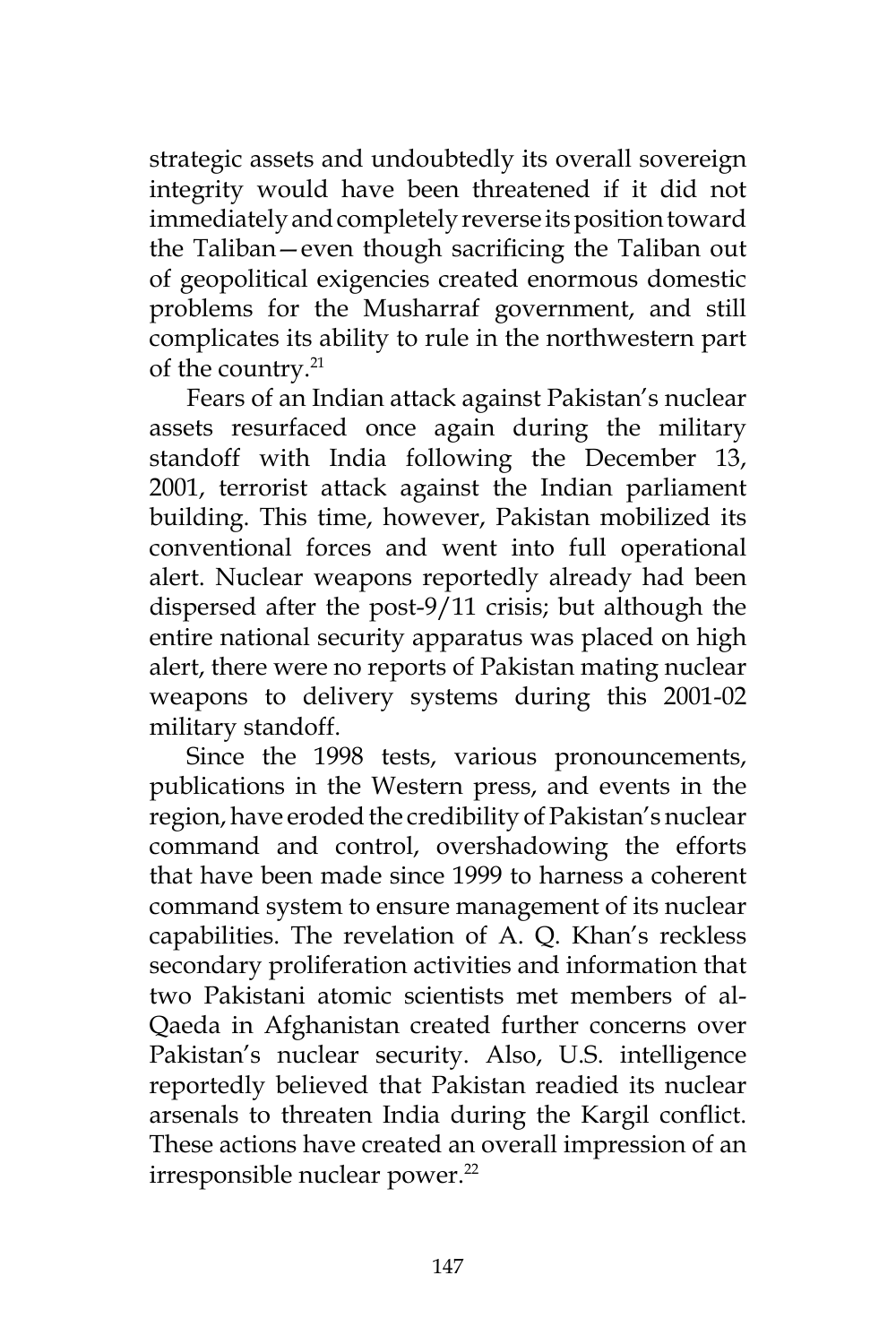Pakistani officials admit that many mistakes had been made which allowed the A. Q. Khan saga to take place. But continuing criticism of its nuclear custodianship within Western government and think tank circles feeds Pakistani fears of being targeted and labeled as an irresponsible state, not primarily due to its nuclear policy and custody shortcomings, which it believes it has corrected, but more as a conspiracy to keep the Pakistani nuclear program on the defensive. This "conspiracy" is viewed in Islamabad as an attempt to establish the grounds for rollback of its nuclear weapons program, harkening back to the U.S. position from the 1970s through the mid-1990s. These fears are further reinforced with Washington's renewed global partnership with India, making Pakistan's nuclear weapons arsenal an exceptionally—perhaps even uniquely—"illegitimate" capability.

Today, the expanding U.S.-India strategic partnership, which goes well beyond the civilian nuclear cooperation deal, has rekindled concerns about a possible Indian preventive military attack, this time perhaps in collaboration with the United States. In response to the U.S.-India announcement of civilian nuclear cooperation during President George Bush's visit to India in March 2006, Pakistan's NCA publicly resolved that any deal that would shift the nuclear balance in South Asia would force Pakistan to reevaluate its minimum nuclear deterrence requirements. One effect of Pakistan's decades-old fears of preventive strikes against its nuclear complex has been a very high priority placed on the survivability of all nuclear production facilities, weapons and missile storage complexes, and potential launch facilities. Because of operational security concerns, no details have been revealed about the measures taken to ensure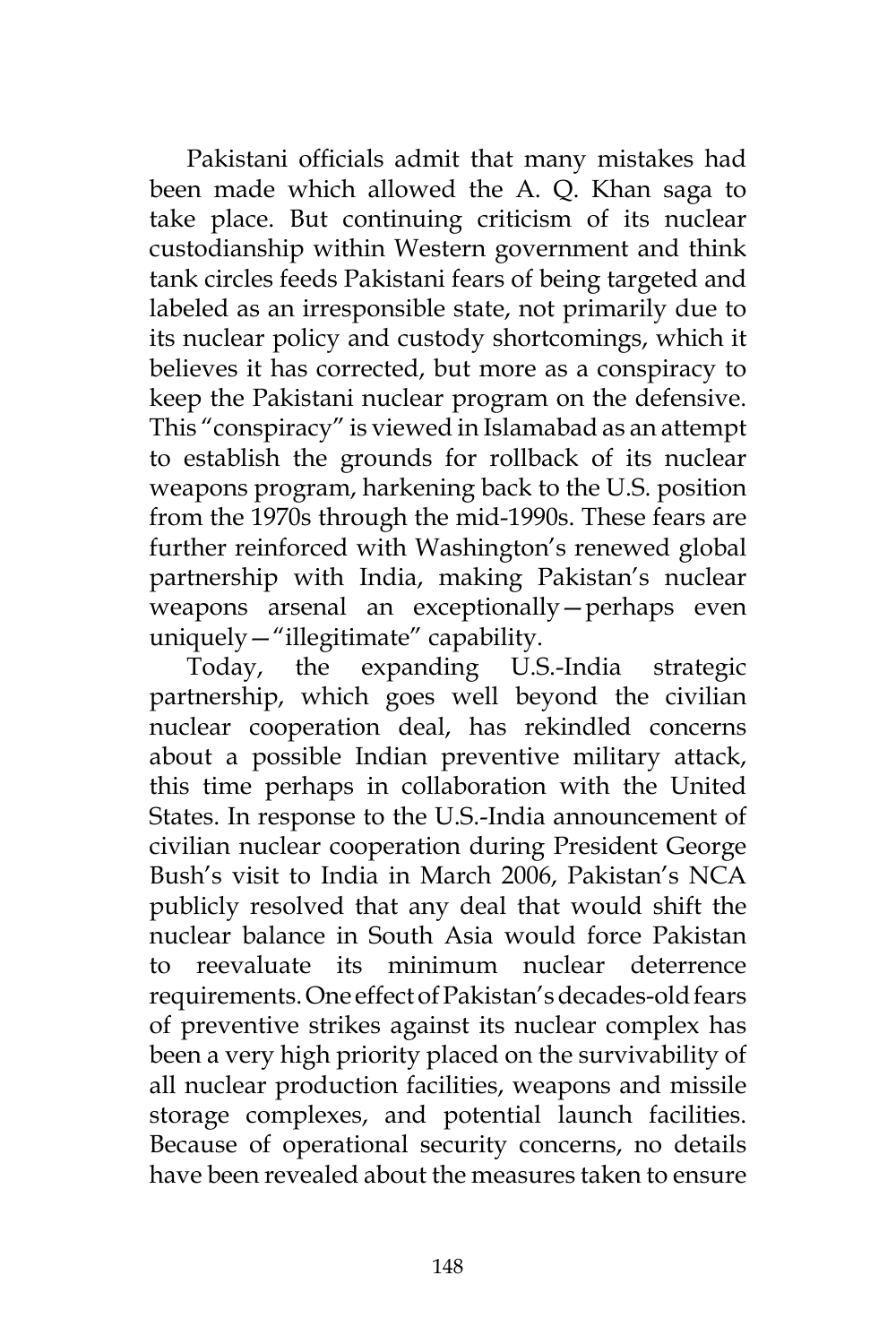survivability, but presumably they involve an emphasis on mobile systems; camouflage; hardened and deeply buried facilities; and strict compartmentalization of information about the plans, locations, and standard operating procedures governing the movement, deployment, and possible employment of strategic forces.

# **Responsive Strategic Command and Control System.**

President Pervez Musharraf announced the formal creation of Pakistan's NCA on February 2, 2000. Prior to this announcement, a de facto nuclear command and control arrangement existed as part of the national military command structure, which had provided and continues to provide—guidance over conventional military operations. The new NCA operates much like the structure that preceded it, although its membership is more formally (and publicly) articulated, and at least one dedicated communications system reportedly has been created to enable the NCA to issue guidance to operational strategic forces during serious military crises and war.

 The secretariat of the NCA is the Strategic Plans Division (SPD), located at the Joint Services Headquarters. SPD supports each of the two main elements of the NCA. The apex body is the Employment Control Committee (ECC), a senior leadership group comprising both military and civilian policymakers. This decisionmaking group provides policy direction and is the authority over strategic forces. This body is chaired by the President and also includes the Prime Minister (who is Vice Chairman), Foreign Minister (Deputy Chair), Ministers for Defense, Interior, and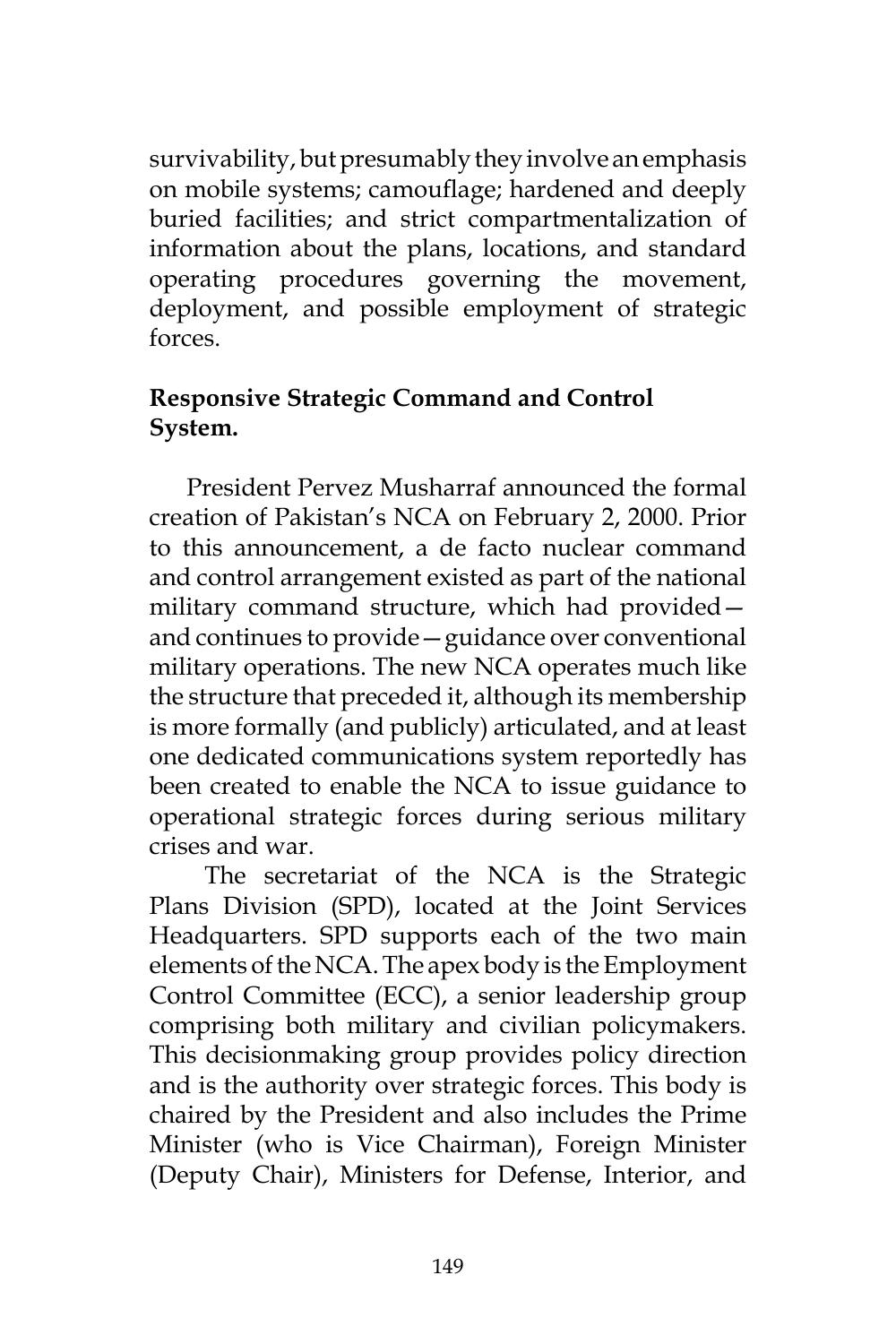Finance, the three service chiefs, the chairman of the Joint Chiefs of Staff Committee (JCSC), and of course the Director General of SPD (who serves as the organization's secretary). The Finance Minister was not on the original ECC approved by Prime Minister Nawaz Sharif. He was added shortly after Musharraf assumed control of the government in October 1999.

The membership of the ECC has undergone some change even after the Pakistan Government announced it publicly in February 2000. When Musharraf first talked openly about the NCA, he was then Chief Executive of the country and indicated that the chair of the NCA would be the head of the government. Then after the October 2002 elections, when Zafarullah Khan Jamali became Prime Minister, Musharraf announced that the chair of the NCA would become the President, a post he then occupied, and that the vice-chair would be the Prime Minister.

The subordinate body of the NCA is the Developmental Control Committee (DCC), which is comprised of military and scientific elements and is tasked to optimize the technical and financial efficiency of the entire program to implement the strategic force goals set by the Employment Control Committee. This group is also chaired by the President and includes the Prime Minister (Vice Chairman), the chairman of the Joint Chiefs of Staff Committee (Deputy Chair), the three service chiefs, the heads of the concerned strategic-scientific organizations, and the Director General of SPD (Secretary). In practice, the DCC is chaired by the DG-SPD, and the operational directors of each of the military services attend in place of the service chiefs.

The organizational diagram of the NCA appears in Figure 1.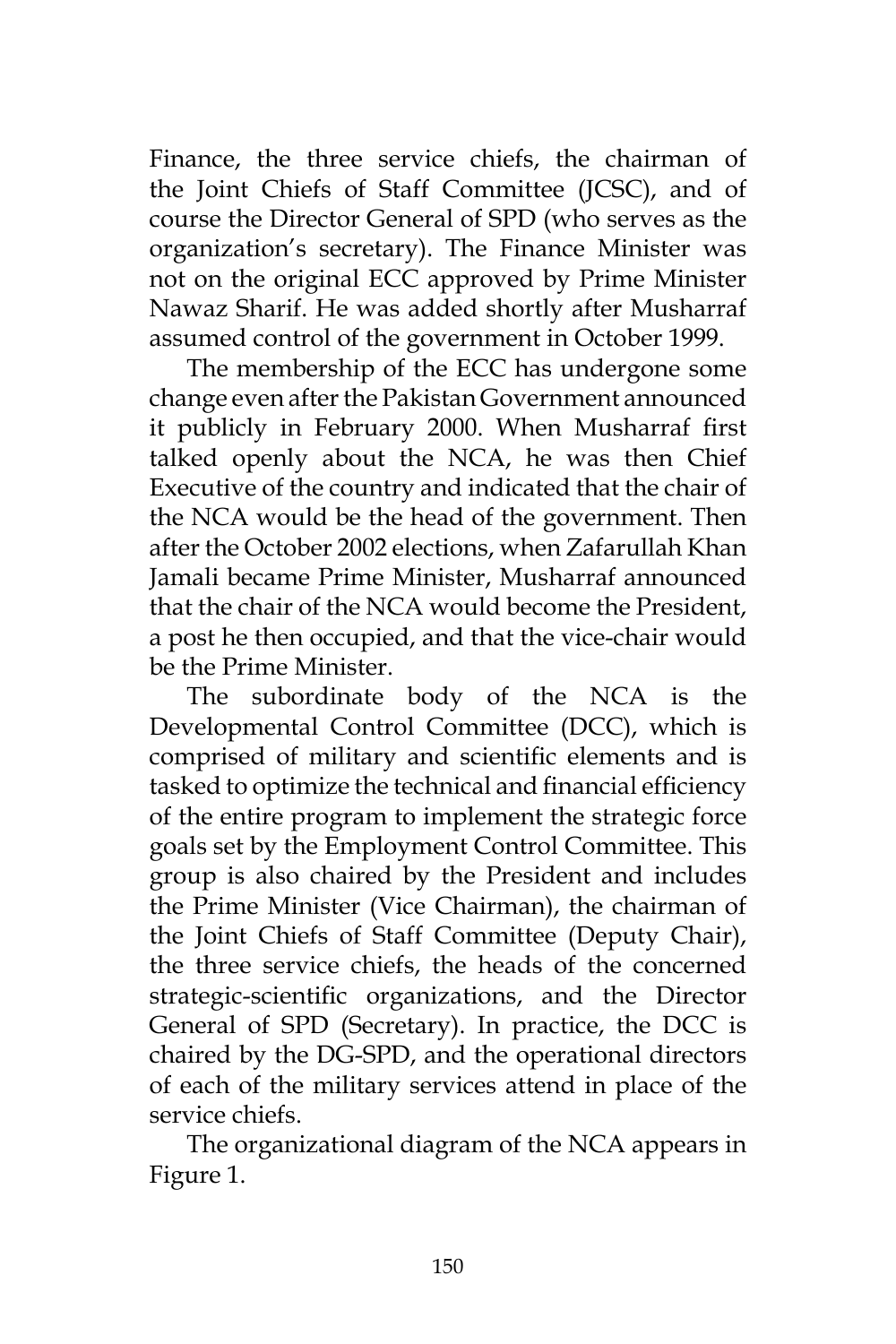#### **National Command Authority** President (Chairman) Prime Minister (Vice Chairman) (Technical, Training & Administrative Control) Strategic Plans Division Employment Control Committee Development Control Committee (Operational Control-NCA) Army Navy PAF • *Deputy Chair:* Foreign Minister • Minister for Defence • Minister for Interior • Minister for Finance • Chairman JCSC • COAS/VCOAS • CNS • CAS • *Secretary:* DG SPD • *Others:* as required • *Deputy Chair:* CJCSC • COAS/VCOAS • CNS • CAS • Heads of concerned strategic orgs. • *Secretary:* DG SPD

**Figure 1. Pakistan National Command Authority**.

The A.Q. Khan crisis has galvanized the Pakistani command and control system in ways Pakistani policymakers could not have predicted. In this instance, it was indeed true that a crisis contained both grave danger and tremendous opportunity. Out of a strange combination of necessity and desire, the military moved very quickly to tighten its grip on all of the country's strategic and scientific organizations in a professional manner—bringing about more coherence among the military planners, operators, and scientific bodies. Meanwhile, the three armed services continue to build and train strategic forces with a great deal of secrecy and compartmentalization. However, Pakistan has continued with the same personnel under the leadership of SPD Director General, Lieutenant General Khalid Kidwai, who remains the focal point of all nuclear matters in Pakistan.

Since the A. Q. Khan affair, the SPD has gone to great lengths to improve the country's command and control infrastructure. One of the greatest flaws in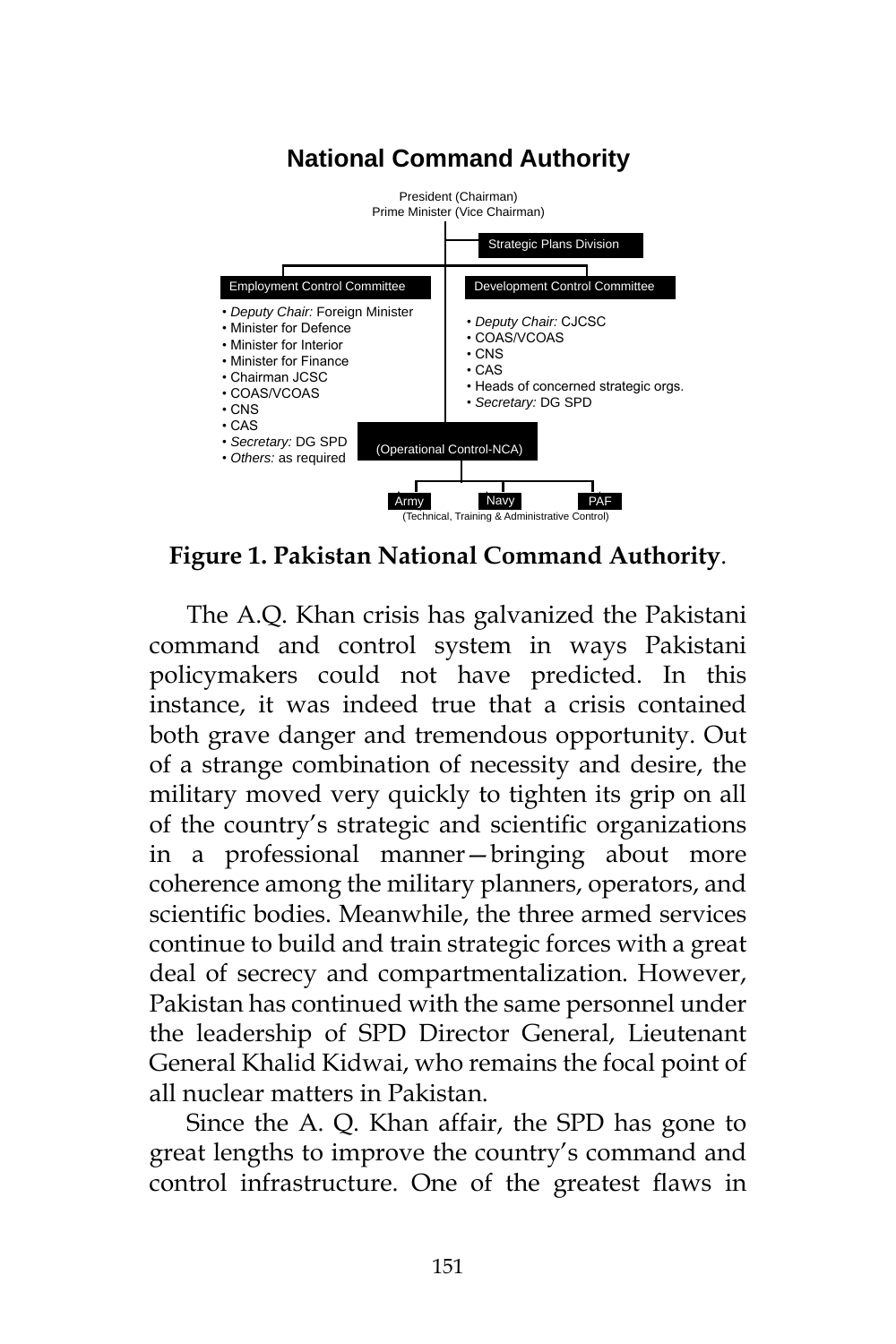the system was the lack of formal oversight over the strategic scientific organizations. The security setup arranged since the beginning of the program was designed to protect it from outside interference, spying, and physical threats (including sabotage). There was no formal reporting channel of the security apparatus that could have the ability to account for shipments (in and out), personal travels, etc. Also, there was no formalized procedure of nuclear material protection, control, and accounting  $(MPC&A)^{23}$  The nuclear security and safety aspect was always believed to be a highly classified national secret because it revealed the capacity and capability of the country. This was a fatal flaw in the system, which SPD had grappled with since its formation  $24$ 

SPD placed particular emphasis on enhancement of its security division. Lieutenant General Kidwai appointed a dedicated two-star general to head this vital part of the organization and expanded it to include approximately 8,000 military personnel. A separate security directorate for counterintelligence was formulated, headed by a one-star brigadier general. This organization essentially coordinates with all intelligence agencies about any external threats. The Inter-Services Intelligence Directorate (ISID) forms the outermost ring of security and works closely with the security division. Prior to this, there was no formal role for the ISID in nuclear matters. Even now, the ISID director general is not a formal member of the NCA. (Reportedly, he is a regularly invited member.) Since the whole SPD organization falls under the Joint Services Headquarters, the overall responsibility of nuclear safety and security rests with the Chairman of the Joint Chief of Staff Committee. The chairman represents the highest level of joint military integration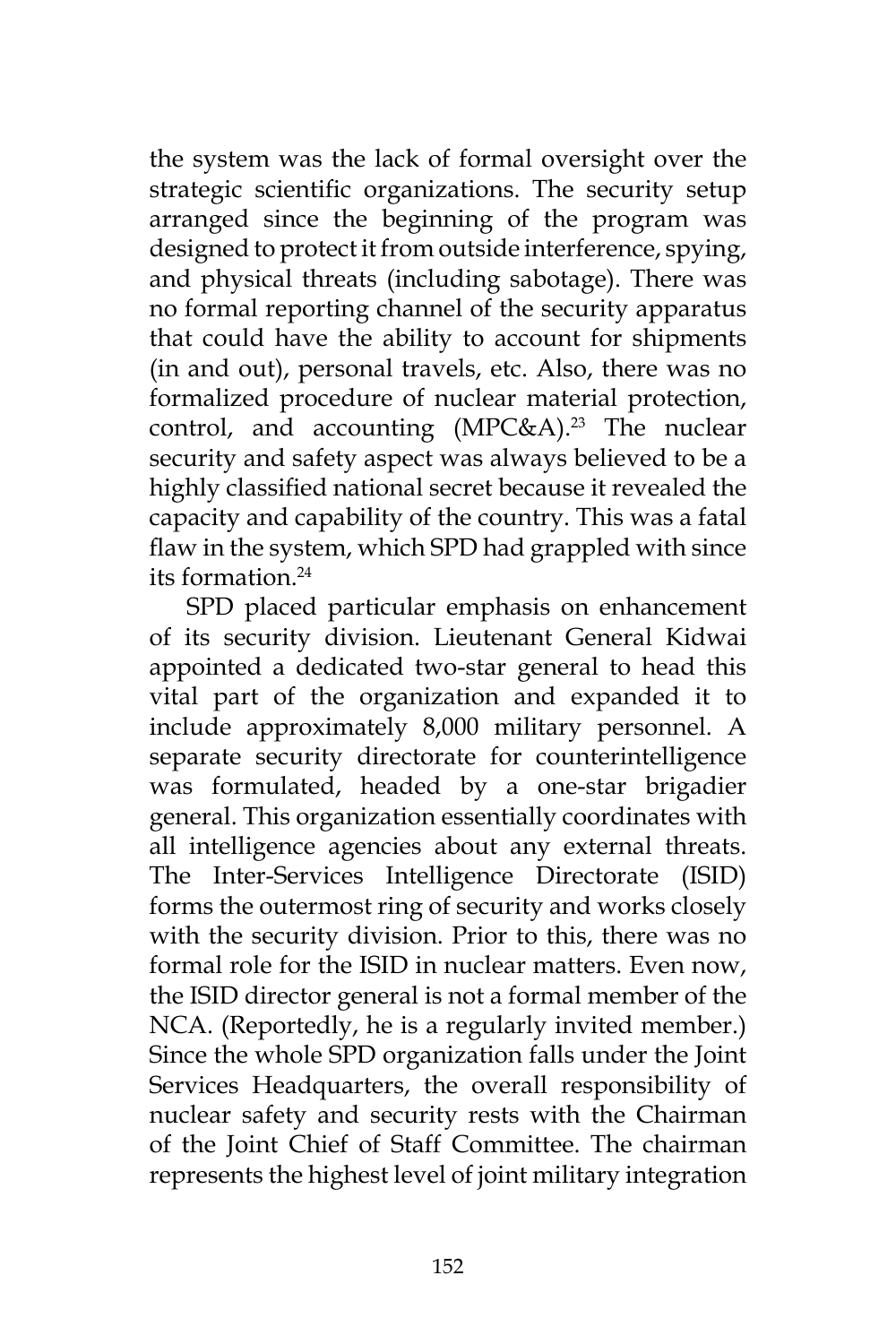for national security intelligence and articulation of the nuclear command authority. See Figure 2 for an organizational diagram of SPD.



**Figure 2. Strategic Plans Division.**

# **IMPACT OF U.S.-INDIA STRATEGIC COOPERATION ON PAKISTAN**

The growing strategic cooperation between the United States and India has caused some consternation in Islamabad, even though Pakistani policymakers have not made a public hue and cry over the issue. Three potential implications of expanded nuclear and defense cooperation between Washington and New Delhi are particularly troubling—not as immediate concerns, but more as long-term threats that need to be monitored and countered.

1. **India may be able to out race Pakistan by rapidly expanding its production of fissile material**.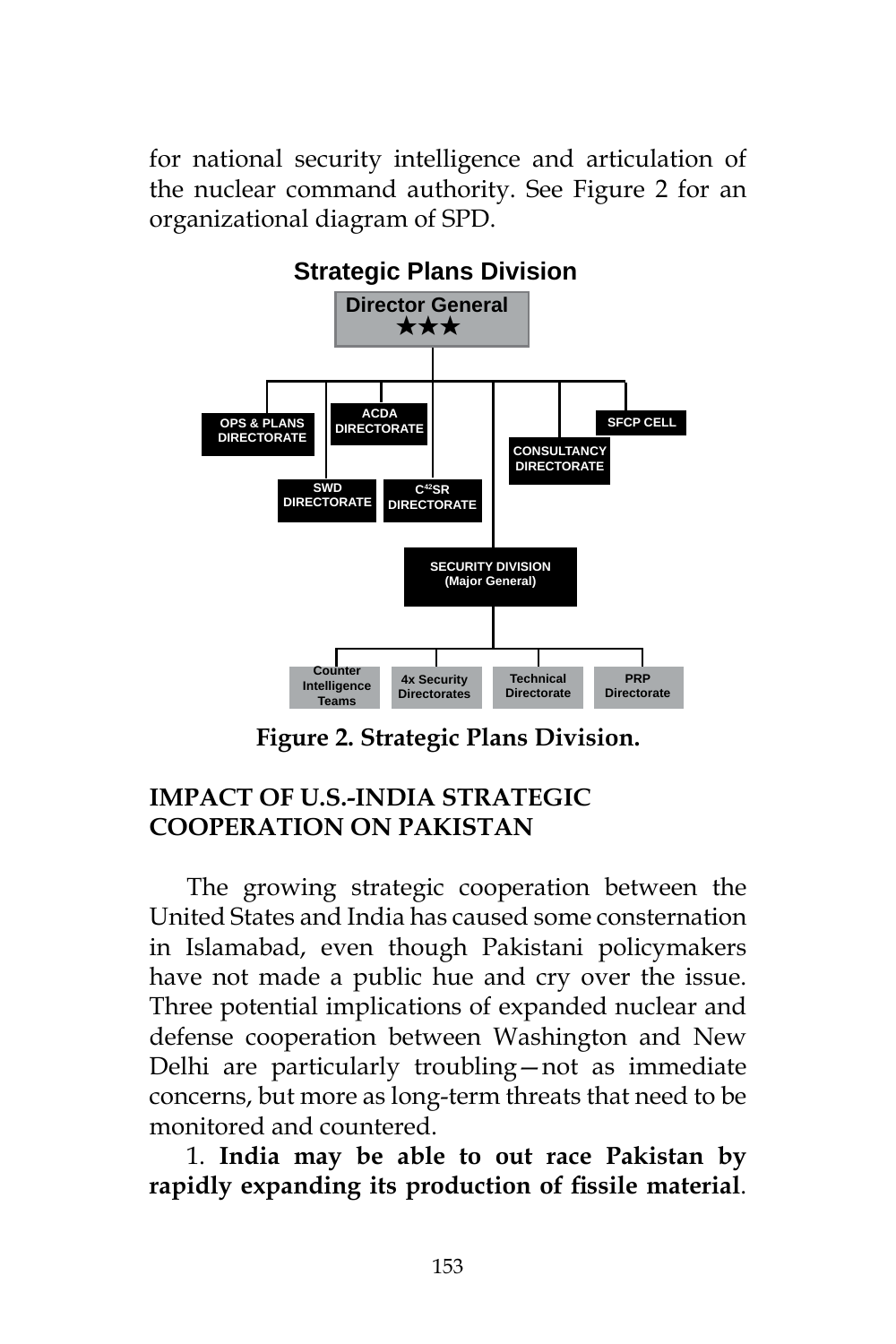The most widely discussed implication for Pakistani security of the U.S.-India civil nuclear cooperation accord is the potential it provides for India to divert more of its indigenously produced nuclear fuel to the weapons program because of the likely boost in international supplies of fuel for India's civil nuclear power program. Both the Indian government and the Bush administration deny that this will be the case. For example, U.S. Under Secretary of State Nicholas Burns told reporters on March 2, 2006, that the agreement would not have an impact on India's strategic program.25 However, Pakistanis may believe that unless India stops production of fissile material for weapons purposes—which it shows no interest in doing—nuclear safeguards will do little to ensure that outside assistance is not diverted.

The problem as viewed in Islamabad is exacerbated by the tendency of Pakistan's military and political leaders to view everything related to India in zero-sum terms—a particularly dangerous state of affairs considering India's growing economic and military might and its significantly enhanced political capital in the United States, Europe, China, and elsewhere. Pakistani defense planners have shown little willingness to accommodate India's growing regional preeminence. They say that what is required are firm assurances that India will respect Pakistan's independence and territorial integrity—or, to put it more colorfully, to prevent the transformation of Pakistan into a weak, subservient "West Bangladesh." However, the main "dilemma" of Pakistan's security predicament is that no Pakistani leader has ever been able to articulate what kind of assurances are required of India to reassure Pakistan that India accepts its existence as a permanent nation-state.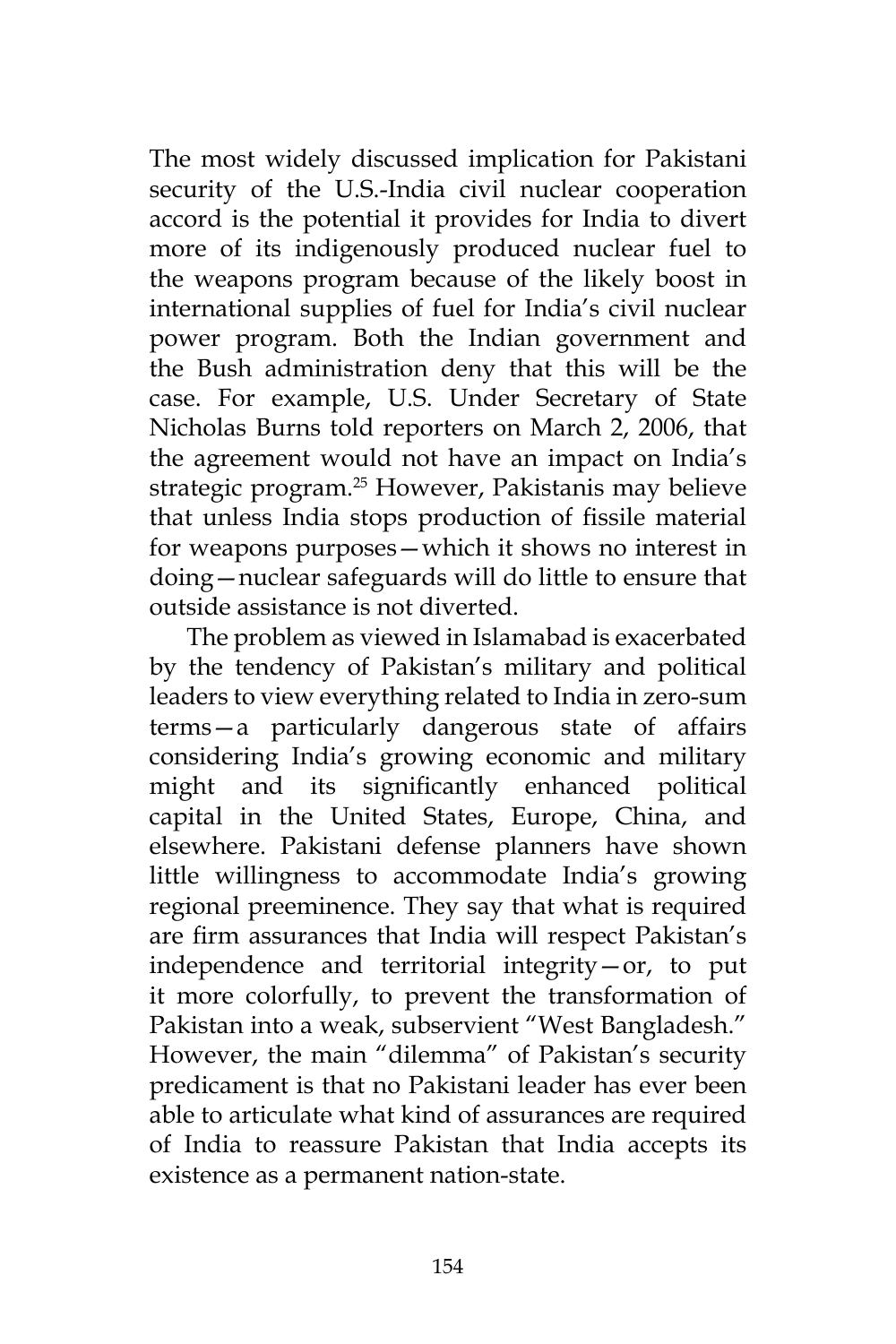Although Indian government officials deny that they have any interest in significantly expanding their fissile material production capabilities, because of Pakistan's intense insecurity complex, there is a tendency in Islamabad to listen to and accept as true the aggressive and sometimes hegemonic claims of India's defense hawks such as Brahma Chellaney and Bharat Karnad the latter of whom has been a particularly vocal critic of India's minimum deterrent posture, arguing for a force of at least four fleet ballistic missile submarines (SSBNs) armed with 48 sea launched ballistic missiles (SLBMs), 25 nuclear-armed intercontinental ballistic missiles (ICBMs), 40 nuclear intermediate range ballistic missiles (IRBMs), and 70 manned nucleardelivery aircraft, all to be complemented by another 70 nuclear-equipped air-to-surface missiles and 25 demolition munitions.<sup>26</sup> While all objective evidence would suggest that the Indian government does not pay very close attention to Chellaney, Karnad, and other hawks, at least on the issue of nuclear force levels, inside the Pakistani strategic community these views are taken as a rough blueprint for India's force development. In the absence of reliable intelligence on many crucial strategic maters, worst-case analysis usually guides policymaking.

Compounding the problem is the tendency of Pakistani military officials to also pay close attention to the debate in the United States over strategic matters in South Asia. The incredible publicity over the U.S.- India initiative for civilian nuclear cooperation has provided an abundance of grist for the worst-case analysis mill in Islamabad and Rawalpindi. In 2006, for example, Robert Einhorn has stated, "the deal appears to give India complete freedom not just to continue but to expand its production of fissile material for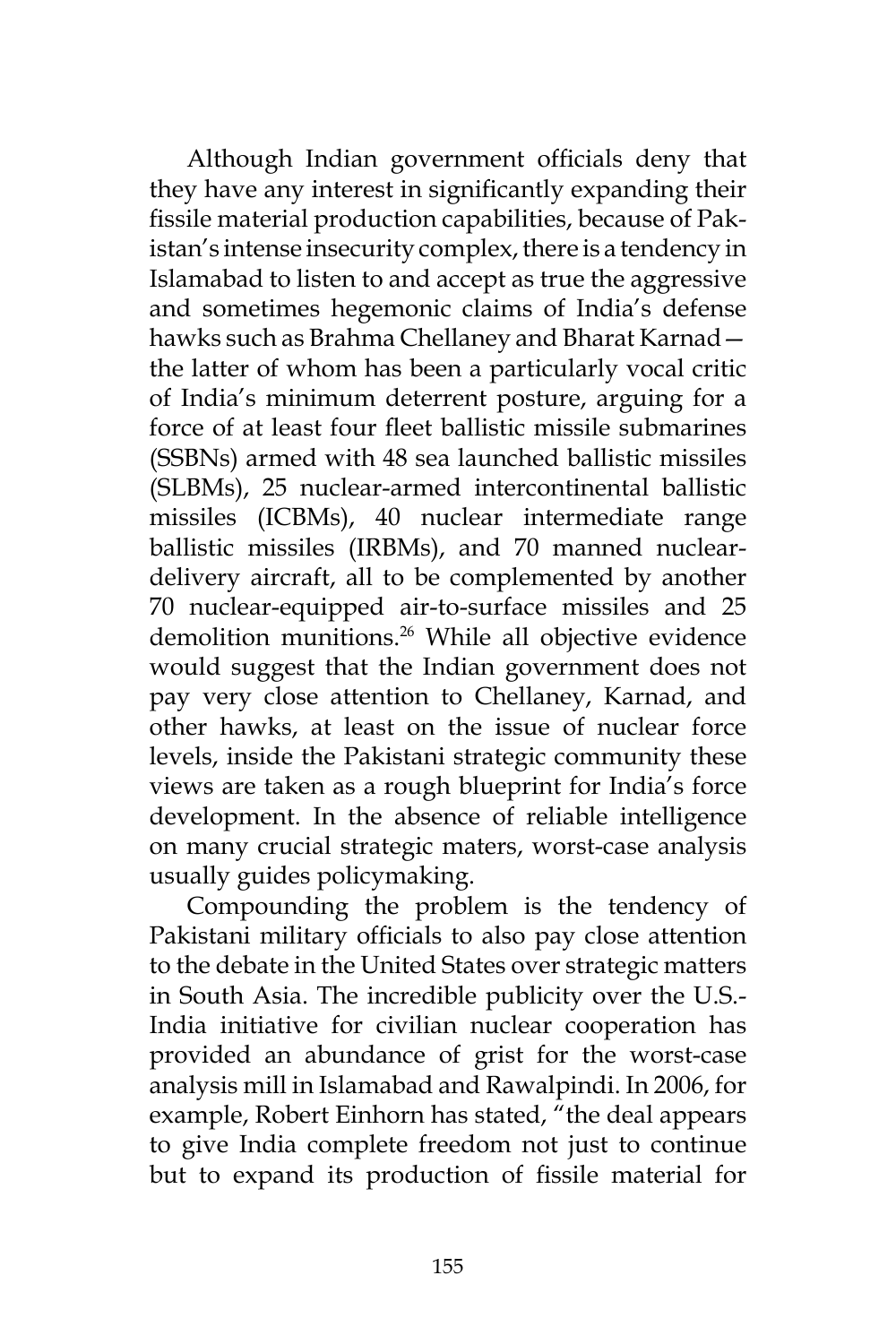nuclear weapons." Joe Cirincione has been even more blunt: "President Bush has now given away the store. He did everything but actually sell nuclear weapons to India." Cirincione added: "If the deal stands, India will use foreign fuel for its power reactors, freeing up Indian uranium for its military reactors. India will be able to double or triple the number of weapons it can make annually. They could go from the 6-10 they can currently produce to 30 a year."<sup>27</sup>

Regardless if this prediction is merited or not, Pakistani strategic planners almost certainly put a great deal of stock in this calculation when they reviewed the implications of the U.S.-India nuclear deal for their own strategic requirements in a combined NCA meeting on April 12, 2006. During this meeting, Pakistan's strategic leadership probably concluded that Pakistan's own fissile material production plan required some adjustment—possibly to include the acquisition of an additional fissile material production facility to compensate for India's presumed expansion of fissile material production. Recent public reports about the expansion of Pakistan's plutonium production and reprocessing capabilities, if true, would seem to be further evidence of this development.<sup>28</sup>

2. **India may be able to identify and target Pakistan's strategic assets with its enhanced intelligence, surveillance, and reconnaissance (ISR) capabilities and it may be able to reach and destroy Pakistani strategic assets using its improved precision-strike aircraft and missile capabilities.** As discussed above, Pakistani defense planners have long been concerned about the survivability of their nuclear weapons production facilities and weapons arsenal. Although there were many scares about possible Indian preventive strikes—either alone or in combination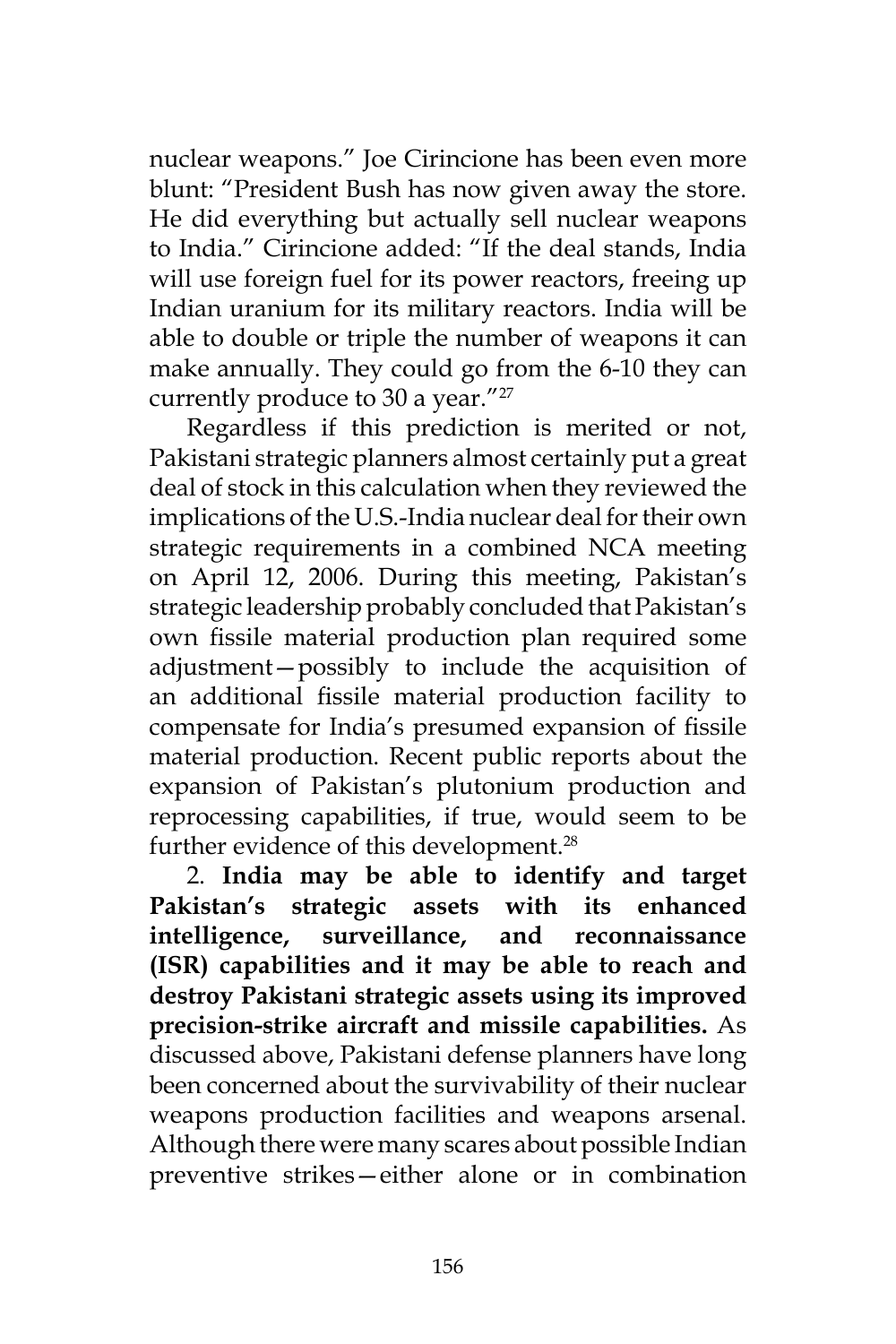with some outside power—Pakistani officials probably recognized that India's ability to locate key strategic targets and then mount precision attacks against them was relatively limited. India simply did not possess either the intelligence, surveillance, and reconnaissance systems or precision strike capabilities to perform this kind of mission with a high confidence of success. However, because of India's expanding international defense relationships, especially with the United States, this situation is changing.

India is placing a real priority on developing and acquiring foreign weapons systems to deter aggressive actions from both China and Pakistan. To improve its intelligence, surveillance, and reconnaissance (ISR) capabilities, India has purchased or is in negotiation for the *Phalcon* Airborne Warning and Control System (AWACS), surveillance radars, weapon locating radars, maritime surveillance aircraft, unmanned aerial vehicles (UAVs), and satellites. In the area of precision strike, India's priorities have been on acquiring the new models of the Su-30MKI and *Mirage* 2000-5 aircraft, upgrading the *Jaguar* and the MiG-27 jets, acquiring and developing anti-tank guided-weapons systems, guided artillery weapons, multipurpose guided weapons, and the *Rafael* listening targeting pod.29

The ISR and precision strike systems mentioned above are expected to provide India with the ability to dissuade and deter its potential attackers by helping achieve a military edge over Pakistan and by helping bridge a quality gap between the Chinese military and the Indian military. The modern technology is expected to improve the ability of the Indian armed forces to survey potential threats to Indian security and to respond to them in a timely and effective manner. The ISR systems will provide an improved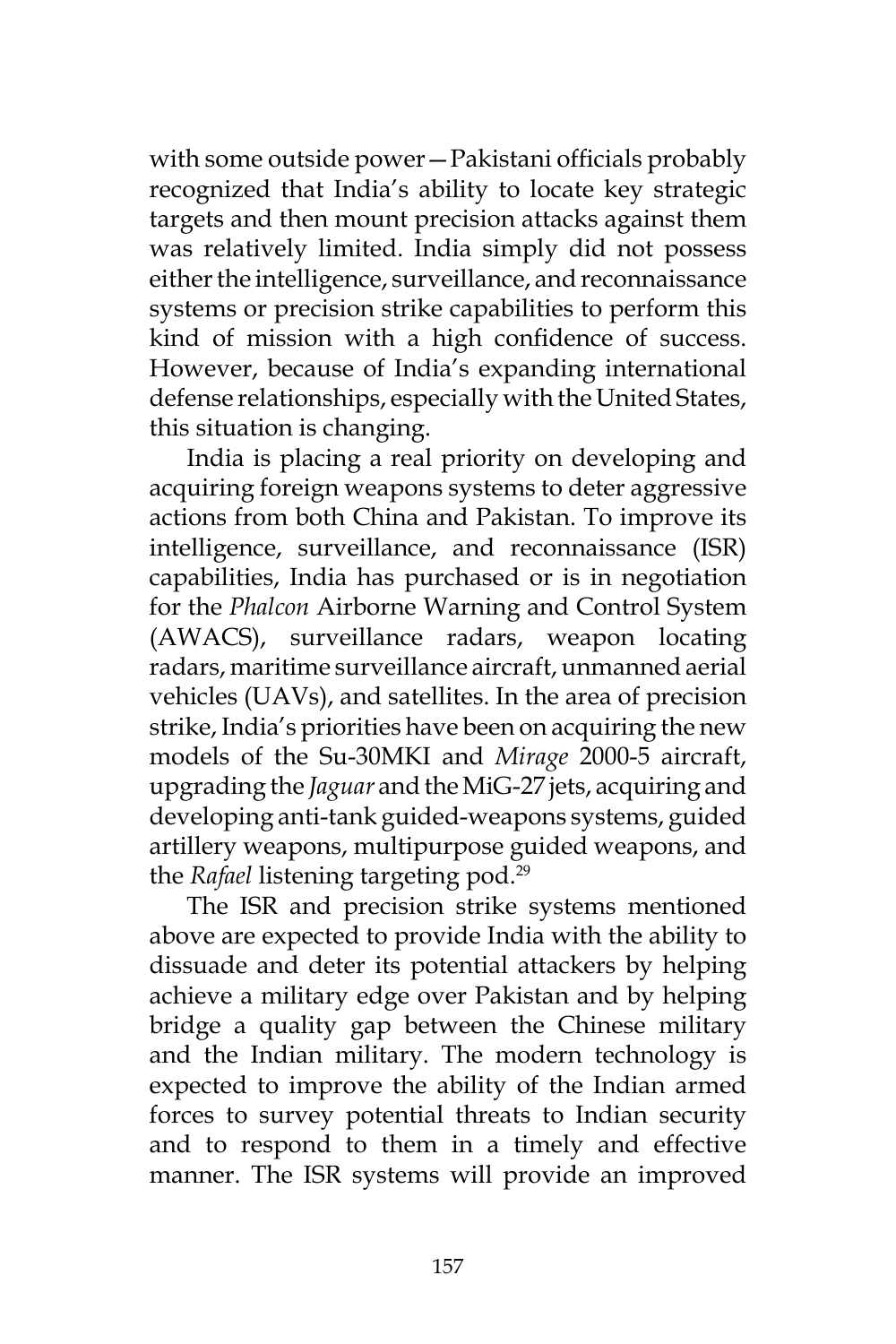capability to detect and track enemy infiltration, and will also provide improved queuing for patrolling assets to engage the enemy. Having precision strike capability will then allow Indian forces to effectively engage and neutralize the enemy with a high degree of success. Having an improved ISR, precision strike, and missile defense capability is expected to dissuade and deter a potential enemy by ensuring its detection and punishment, and a successful defense against a missile attack is expected to deter the enemy from launching an attack in the first place.

This pattern of arms acquisition by India has been a serious concern for Pakistan. Predictably, Islamabad is likely to view India's recent modernization efforts as a significant threat to its security. India's military modernization program has led to a growing disparity between the Indian and Pakistani conventional military capabilities. A particularly grave concern is that if India pursues its policy to achieve technical superiority in ISR and precision targeting, this will provide India the capability to effectively locate and efficiently destroy strategically important targets in Pakistan. India's new-found ISR capability, through its acquisition of the *Phalcon* AWACS, will provide India with the ability to locate targets deep inside Pakistan's territory, and direct India's superior aircraft, such as the Su-30 and the *Mirage* 2000-5, with their air-to-air and precision strike capabilities, onto those targets. Possessing advanced precision strike capability will ensure high probability of kill, and put Pakistan at a significant disadvantage. The result of this growing divergence in the two states' conventional capabilities will be either a regional arms race—as Pakistan desperately attempts to keep pace with India so as to deter a preventive strike from India—and/or a lowering of the nuclear threshold for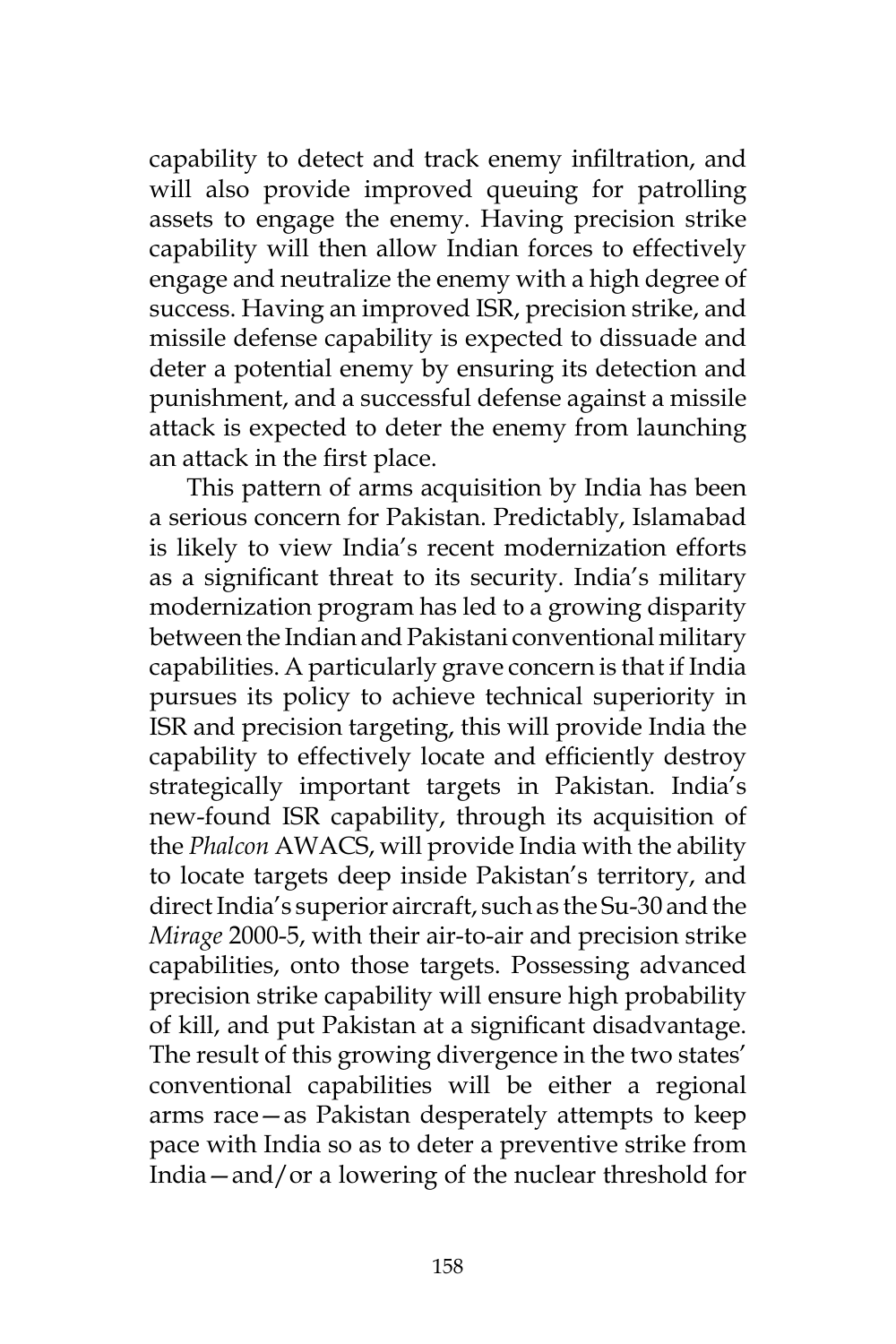Pakistan—if it fails to keep up the conventional arms race with an economically powerful India and therefore needs to rely on its nuclear arsenal for a deterrent.

How this issue will play out in the coming years remains to be seen, but suffice it to say that Pakistani defense planners have considerable cause for concern as they project the evolving security environment over the next 1 to 2 decades. This concern is not particularly evident from the rhetoric of the government. For example, President Musharraf remarked in December 2006:

If we look at the unconventional mode then Pakistan is a nuclear power. We have tested our whole missile power, and the security and safety of our missile system is that much strong that if any nuclear attack is done on Pakistan, it will not be affected. So I am sure that there is no threat against Pakistan and the Pakistani nation is fully prepared to face any threat.<sup>30</sup>

Despite the positive spin, it seems likely that Pakistani officials are growing increasingly concerned about the long-term survivability of their strategic deterrent owing to India's improving ISR and precision-strike capabilities.

3. **The U.S. Government, which seemingly places more value on its strategic, economic, and political relations with India than with Pakistan, may be more inclined to side with India in future regional disputes, continuing a trend that began with the Kargil conflict in the summer of 1999.** The final implication of the expanding U.S. strategic relationship with India for Pakistan's security is the most difficult to define with any precision. It is a more general apprehension held by many Pakistani defense decisionmakers that Washington's views on South Asian affairs increasingly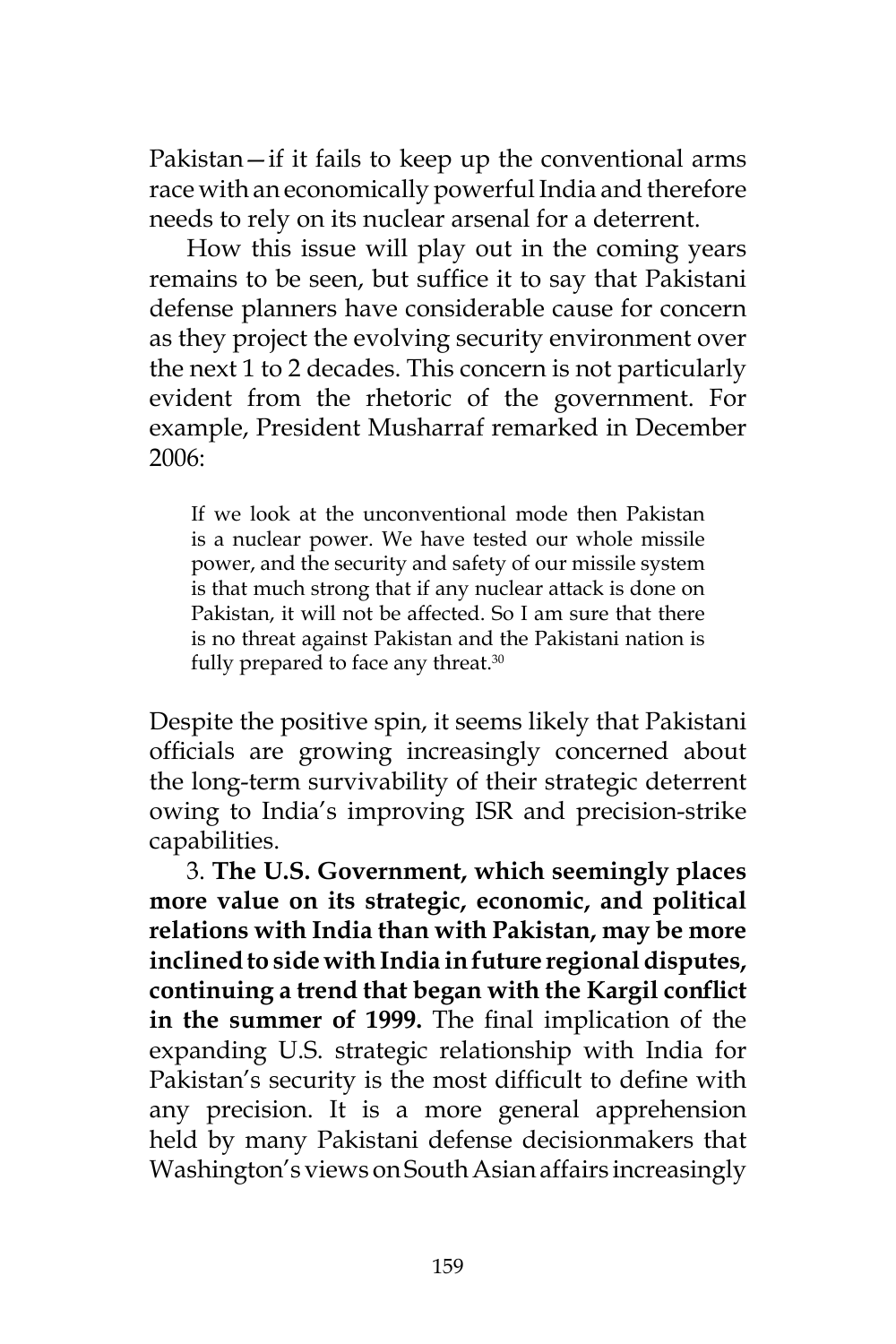will be shaped by India's perceptions and arguments, rather than by a cool, objective determination by U.S. policymakers.

The Pakistani commentators who have expressed this concern have pointed to different causal dynamics. These range from the benign—a shift in U.S. perceptions that could result from the greater degree of Indian inputs coming into the U.S. system due to the heightened strategic interaction between U.S. and Indian policymakers and military officers—to the sinister—the possible tendency of U.S. officials to take a pro-Indian line because of the growing economic interaction between the two countries and the much higher money and rewards at stake than ever was the case in South Asia.

No matter what the driving force is—or is thought to be—and notwithstanding Washington's repeated reminders that the U.S. strategic relationship with Pakistan continues to be of vital importance to U.S. security interests, Pakistan's concern about becoming strategically isolated—as it was in the late 1970s and throughout the 1990s—is likely to intensify as the U.S.- India strategic relationship continues to grow. How this plays out in Islamabad's general foreign policy orientation and in its strategic policies remains to be seen.

### **ENDNOTES - CHAPTER 5**

1. Zafar Iqbal Cheema, "Pakistan's Nuclear Use Doctrine and Command and Control," in *Planning the Unthinkable: How New Powers Will Use Nuclear, Biological, and Chemical Weapons*, Ithaca, NY: Cornell University Press, 2000, p. 159.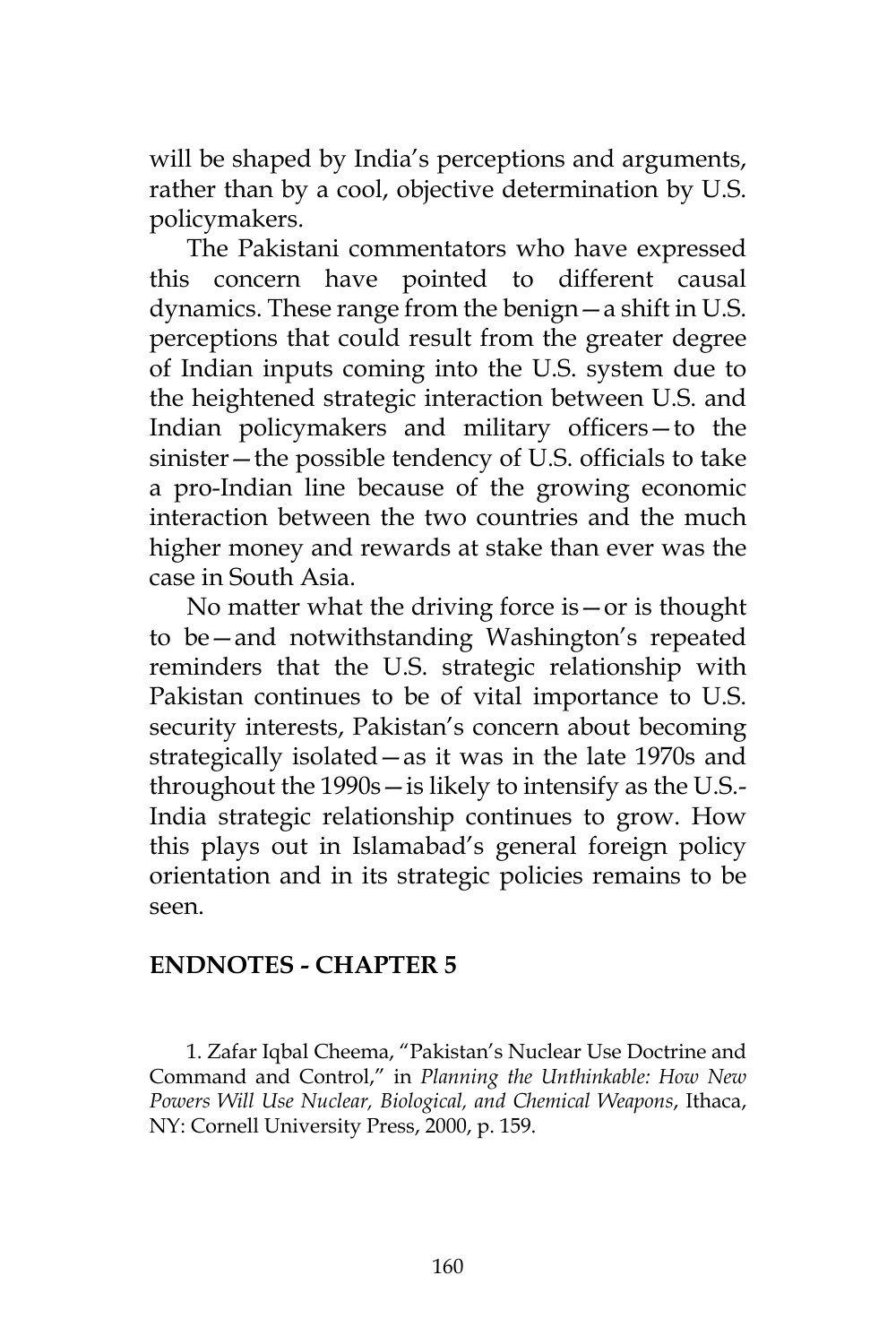2. Pervez Musharraf, *In the Line of Fire*, New York: Free Press, 2006, p. 301.

3. Personal conversations with senior Pakistani military officers.

4. This is an intuitive element of Pakistan's strategic culture, but it conforms to the findings of much theoretical research by Thomas Schelling and other scholars on the nature of strategic interaction between nuclear-armed powers during military crises.

5. See "National Command Authority Established," Associated Press of Pakistan, February 3, 2000, available at *www.fas.org/news/ pakistan/2000/000203-pak-app1.htm*.

6. See Paolo Cotta-Ramusino and Maurizio Martellini, "Nuclear Safety, Nuclear Stability and Nuclear Strategy in Pakistan," *Concise Report of a Visit by Landau Network-Centro Volta*, January 21, 2002, *lxmi.mi.infn.it/~landnet*. Kidwai reiterated this point in a October 27, 2007, address to the Center for Contemporary Conflict at the Naval Postgraduate School in Monterey, California. For a summary of the talk, see *www.ccc.nps.navy.mil/news/kidwaiNov06. asp*.

7. Pakistani Foreign Minister Abdul Sattar, keynote address at Carnegie International Non-proliferation conference, June 18, 2001, *www.ceip.org/files/projects/npp/resources/Conference%202001/ sattar.htm*.

8. Reported in *The Pakistan Times*, December 27, 1974, p. 1.

9. Roger Boyes, "Musharraf Warns India He May Use Nuclear Weapons," *Times Online*, April 8, 2002, available at *www.nci. org/02/04f/08-06.htm*.

10. Pakistani military officials subsequently informed the authors of the Landau report that General Kidwai's remarks on what would trigger a Pakistani nuclear reaction were "purely academic." The officials stated:

These are matters which as elsewhere, are primarily the responsibility of the political leadership of the day.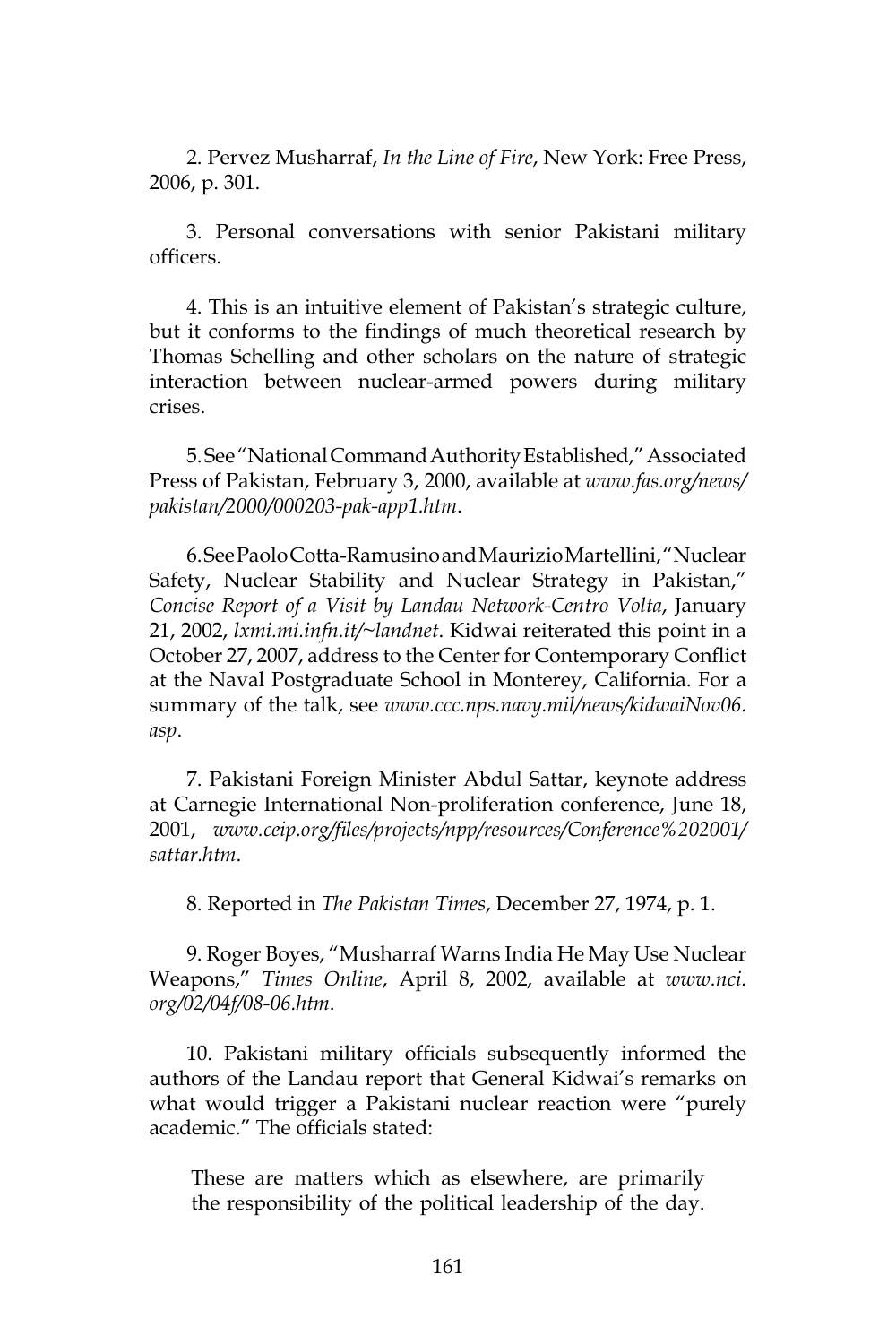. . . The elaborate command and control mechanisms introduced with the establishment of the National Command Authority which is Chaired by the Head of State and assisted by political and civilian leaders . . . ensure the highest level of responsibility and due deliberation on all matters of strategic importance.

See Cotta-Ramusino and Martellini.

11. Agha Shahi, Zulfiqar Ali Khan, and Abdul Sattar, "Securing Nuclear Peace," *The News International*, October 5, 1999; "Are Pakistani Nukes More Effective Than Indian?" *Daily Times*, Lahore, *www.dailytimes.com.pk/default.asp?page=story\_13-12-2002\_ pg1\_11*.

12. Musharraf did not specify the nuclear threat in his speech to an army corps reunion in Karachi, but he did state that he was prepared to act decisively at the height of the 2002 crisis: "In my meetings with various world leaders, I conveyed my personal message to Indian Prime Minister Vajpayee that the moment Indian forces cross the Line of Control and the international border, then they should not expect a conventional war from Pakistan. I believe my message was effectively conveyed to Mr. Vajpayee." "India Was Warned of Unconventional War," *The News International*, December 31, 2002, available at *www.nti.org/d\_ newswire/issues/2002/12/30/5s.html*.

13. Institute for Science and International Security, "Global Stocks of Nuclear Explosive Materials," July 12, 2005, revised September 7, 2005, *www.isis-online.org/global\_stocks/end2003/ tableofcontents.html*. A separate study by a team of Indian and Pakistani analysts puts Pakistan's plutonium inventory slightly higher (90 kilograms), and its HEU holding slightly lower (1,300 kilograms). Zia Mian, A. H. Nayyar, R. Rajaraman, and M. V. Ramana, "Fissile Materials in South Asia: The Implications of the U.S.-India Nuclear Deal," *International Panel on Fissile Materials Research Report No. 1,* September 2006, p. 3, *www.fissilematerials. org/ipfm/site\_down/ipfmresearchreport01.pdf*.

14. John Grevatt, "USAF Awards Lockheed Martin Pakistan's F-16 Upgrade," *Jane's Defence Industry*, January 1, 2007.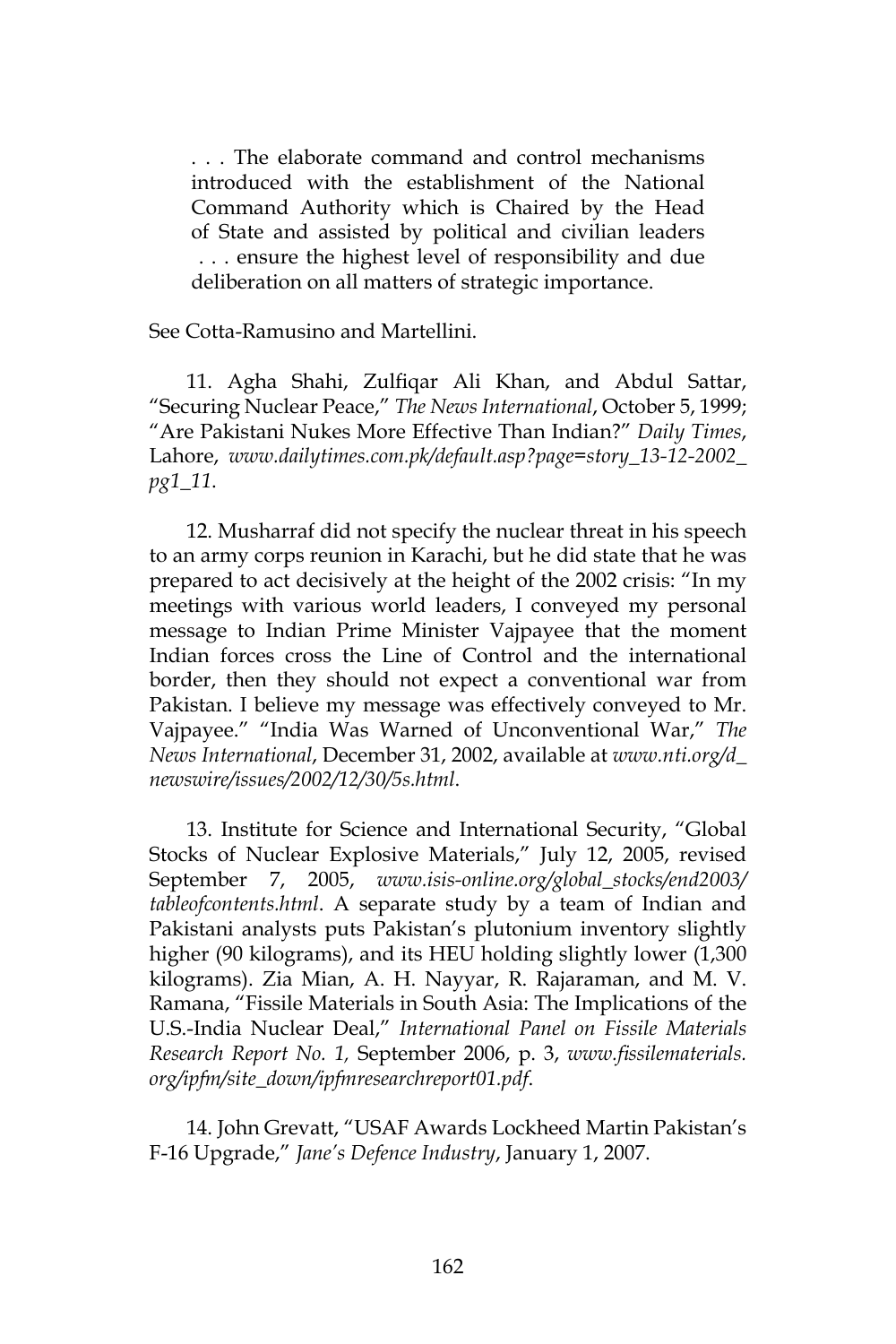15. Information contained in the table is from various sources, including "Pakistan: Air Force," *Jane's World Air Forces*, November 28, 2006, and "Pakistan: Armed Forces," *Jane's Sentinel Security Assessment: South Asia*, November 22, 2006, both subscription websites.

16. Dennis Kux, *United States and Pakistan, 1947-2000: Disenchanted Allies,* Washington, DC: Woodrow Wilson Center, 2001, p. 222.

17. Milton R. Benjamin, "India Said to Eye Raid on Pakistan's A-plants," *The Washington Post*, December 20, 1982.

18. Proliferation analyst George Perkovich has written that consideration of an attack on Pakistani nuclear facilities went all the way up to the most senior Indian policymakers in January 1987:

[Prime Minister] Rajiv [Gandhi] now considered the possibility that Pakistan might initiate war with India. In a meeting with a handful of senior bureaucrats and General Sundarji, he contemplated beating Pakistan to the draw by launching a preemptive attack on the Army Reserve South. This also would have included automatically an attack on Pakistan's nuclear facilities to remove the potential for a Pakistani nuclear riposte to India's attack. Relevant government agencies were not asked to contribute analysis or views to the discussion. Sundarji argued that India's cities could be protected from a Pakistani counterattack, perhaps a nuclear one, but, upon being probed, could not say how. One important advisor from the Ministry of Defense argued eloquently that "India and Pakistan have already fought their last war, and there is too much to lose in contemplating another one." This view ultimately prevailed.

George Perkovich, *India's Nuclear Bomb: The Impact on Global Proliferation*, Berkeley, CA: University of California Press, 1999, p. 280. See also Scott D. Sagan and Kenneth N. Waltz, *The Spread of Nuclear Weapons: A Debate Renewed*, New York: W. W. Norton, 2003, pp. 92-95.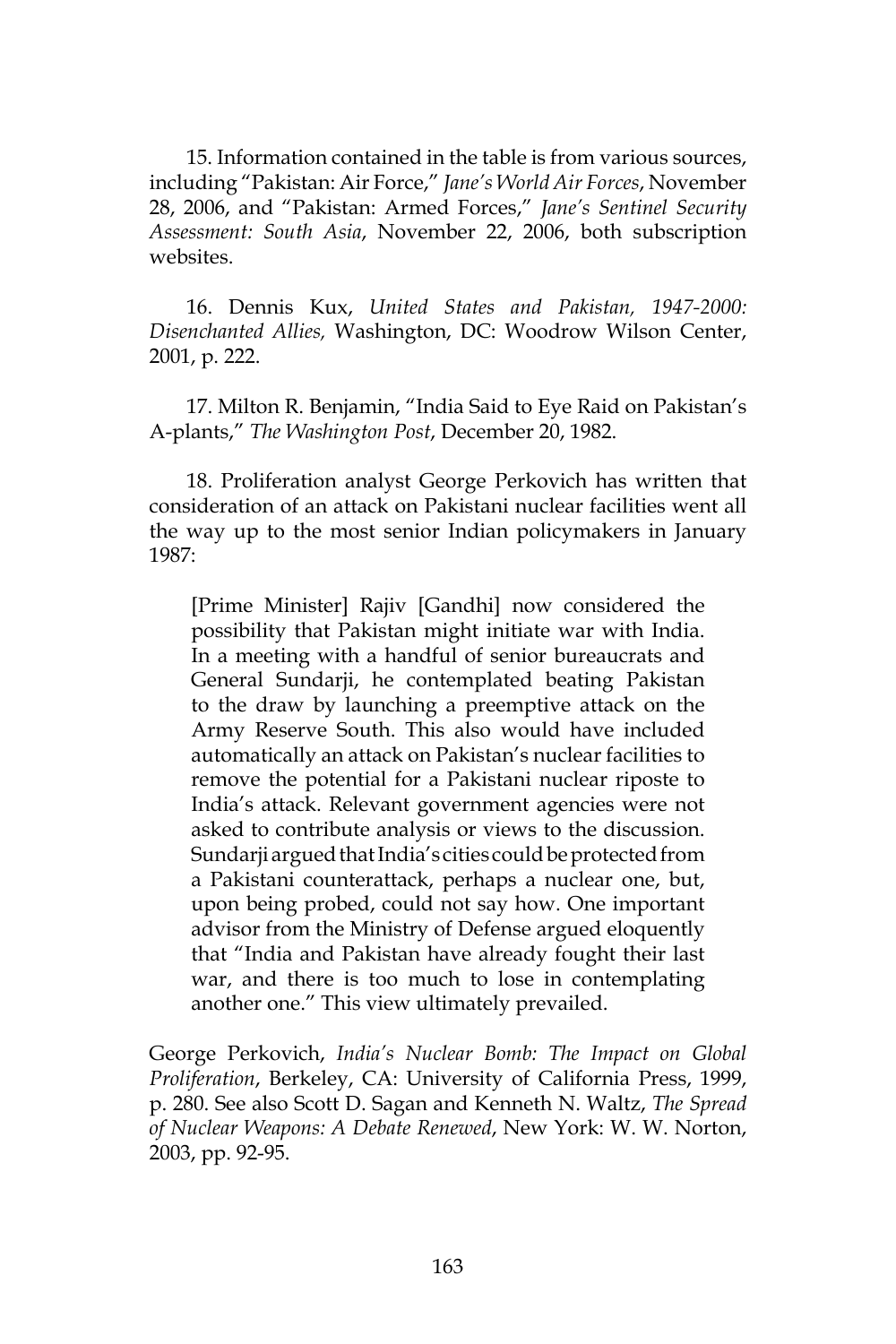19. Hasan-Askari Rizvi, "Pakistan's Nuclear Testing," *Asian Survey*, Vol. 41, No. 6, November-December 2001, pp. 943-955.

20. Musharraf, p. 202.

21. For background, see Khawar Hussain, *Pakistan's Afghanistan Policy*, Master's thesis, Naval Postgraduate School, June 2005, *www.ccc.nps.navy.mil/research/theses/Hussain05.pdf*.

22. See Scott D. Sagan, "Keeping the Bomb Away from Tehran," *Foreign Affairs*, Vol. 85, No. 5, September-October 2006, pp. 51-54; Strobe Talbott, *Engaging India: Diplomacy Democracy and the Bomb*, Washington DC: The Brookings Institutions Press, 2004, pp. 166-7; and Bruce Riedel; "American Diplomacy and the 1999 Kargil Summit at Blair House," Philadelphia, PA: Center for the Advanced Study of India, University of Pennsylvania, *Policy Paper Series*, 2002.

23. For background, see Nathan E. Busch, *No End in Sight: The Continuing Menace of Nuclear Proliferation*, Lexington, KY: University of Kentucky Press, 2004.

24. For background, see Peter R. Lavoy and Feroz Hassan Khan, "Rogue or Responsible Nuclear Power? Making Sense of Pakistan's Nuclear Practices," *Strategic Insights*, Vol. 3, No. 2, February 2004, *www.ccc.nps.navy.mil/si/2004/feb/lavoyFeb04.asp*.

25. White House, Office of the Press Secretary, "Press Briefing by Under Secretary of State for Political Affairs Nick Burns," Maurya Sheraton Hotel and Towers, New Delhi, India, March 2, 2006.

26. Bharat Karnad, "A Thermonuclear Deterrent," in *India's Nuclear Deterrent*, Amitabh Matoo, ed., New Delhi: Har-Anand Publications, 1999.

27. Joseph Cirincione, "Oh Canada!" *The Globe and Mail*, March 11, 2006, available at *www.carnegieendowment.org/npp/publications/ index.cfm?fa=view&id=18116*.

28. For example, see David Albright and Paul Brannan, "Chashma Nuclear Site in Pakistan with Possible Reprocessing